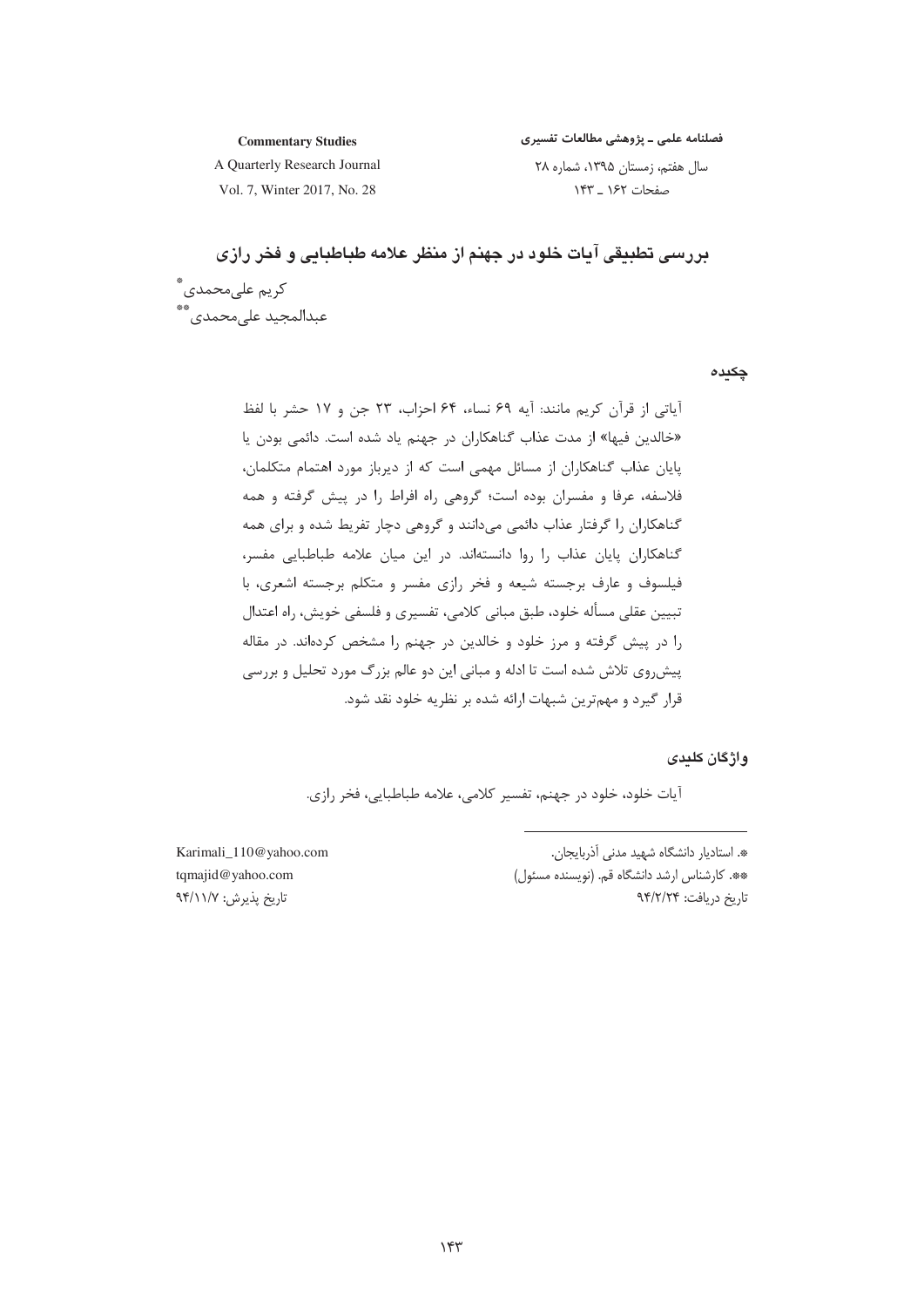### طرح مسئله

مسئله خلود، یکی از مهمترین مسائل قرآنی است که در حوزه معادشناسی مورد بررسی قرار میگیرد. منشأ این بحث آیات متعدد قرآن کریم است، از این رو اندیشمندان دینی، اهتمام خاصی به مسئله خلود داشتهاند. مفسرین، متکلمین، فلاسفه و عرفا نظریهپردازان این حوزهاند، اما میان ایشان اختلافنظرهایی وجود دارد. اختلاف نخست درباره مصداق مخلد در دوزخ و اختلاف دوم درباره دوام عذاب است. از نظر اماميه خلود در آتش، فقط مربوط به کفار است و مؤمن مـرتکب کـبیره، اگر چه ممکن است عذاب شود، امّا مخلّد در دوزخ، نخواهد بود. (مفيد، ١۴١٣: ۴۶) در اين باره اشاعره با اماميه اتفاق نظر دارند (شهرستاني، ١: ١٣۶٨ / ١٣٩)، اما معتزله بر خلاف اکثر دانشمندان اسلامی قائلند که مـؤمن مـرتکب کـبیره، مخلّد در دوزخ خواهد بود (قاضی عـبدالجبار، ١۴٠٨: ۶۶۶). معتزله معتقدند: همان گونه كه استحقاق مدح و ذم، ابدى است، استحقاق پاداش و عذاب نيز ابدى است. (قاضى عبدالجبار، ١٩٧١: ٢٣٢)

اختلاف دوم، بیشتر میان صوفیه و اکثر دانشمندان مسلمان، مطرح است. اکثریت (امامیه، معتزله، اشاعره و …) قائلند که کافر مخلّد در دوزخ، مخلد در عذاب نیز خواهد بود، امّا بیشتر اهل مکاشفه بر آن هستند کـه عـذاب مخلَّد در دوزخ، منقطع است و سرانجام، ایشان از نعیمی در دوزخ بهرهمند میشوند. نظریهپرداز اصلی انقطاع عذاب، در میان صوفیه، ابن عـربی اسـت، وی در کـتابهای خود بهویژه *فتوحات* مكيه و *فصوص الحكم* اين بحث را مطرح كـرده و بنابر اصولى كه نزد او معتبر است، حكم به انقطاع عذاب نموده است. پیروان او نیز، همچون قونوی، قیصری، عـبدالرزاق کـاشانی، تـاج الدین خوارزمی و دیگر شارحان ابن عربی با وی هم رأی بوده و به تـقویت نـظریه انقطاع عذاب مخلدان در دوزخ پرداختهاند.

سید محمد حسین طباطبایی مفسر، فیلسوف و عارف نامدار شیعه با تبیین قرآنی و برهانی خویش از آیات خلود و مبتنی دانستن خلود بر تجسم اعمال، خلود را مختص به کفار میداند. فخر رازی مفسر و متکلم نام أشنای اشعری نیز با تبیین قرأنی و تفسیری، خلود ابدی را مختص به کفار میداند اما در تطبیق نظریه این دو مفسر، با اختلاف مبانی و رویکردهایی مواجه میشویم که پژوهشی تحلیلی، برای دریافت صحیح مبانی و كيفيت استدلال أنها را مى طلبد تا يكساني عقيده اماميه و اشاعره را با توجه به اختلاف مباني آنها، با تأملي دقیق تر، مورد کنکاش قرار دهیم.

### مفهوم شناسى

الف) خلو د فيروز أبادي، در *القاموس المحيط* مي¢ويد: «الخُلْدُ بالضمر البَقاءُ و الدوامُ» (فيروزآبادي، ١۴١۵: ١ / ۴٠٣) و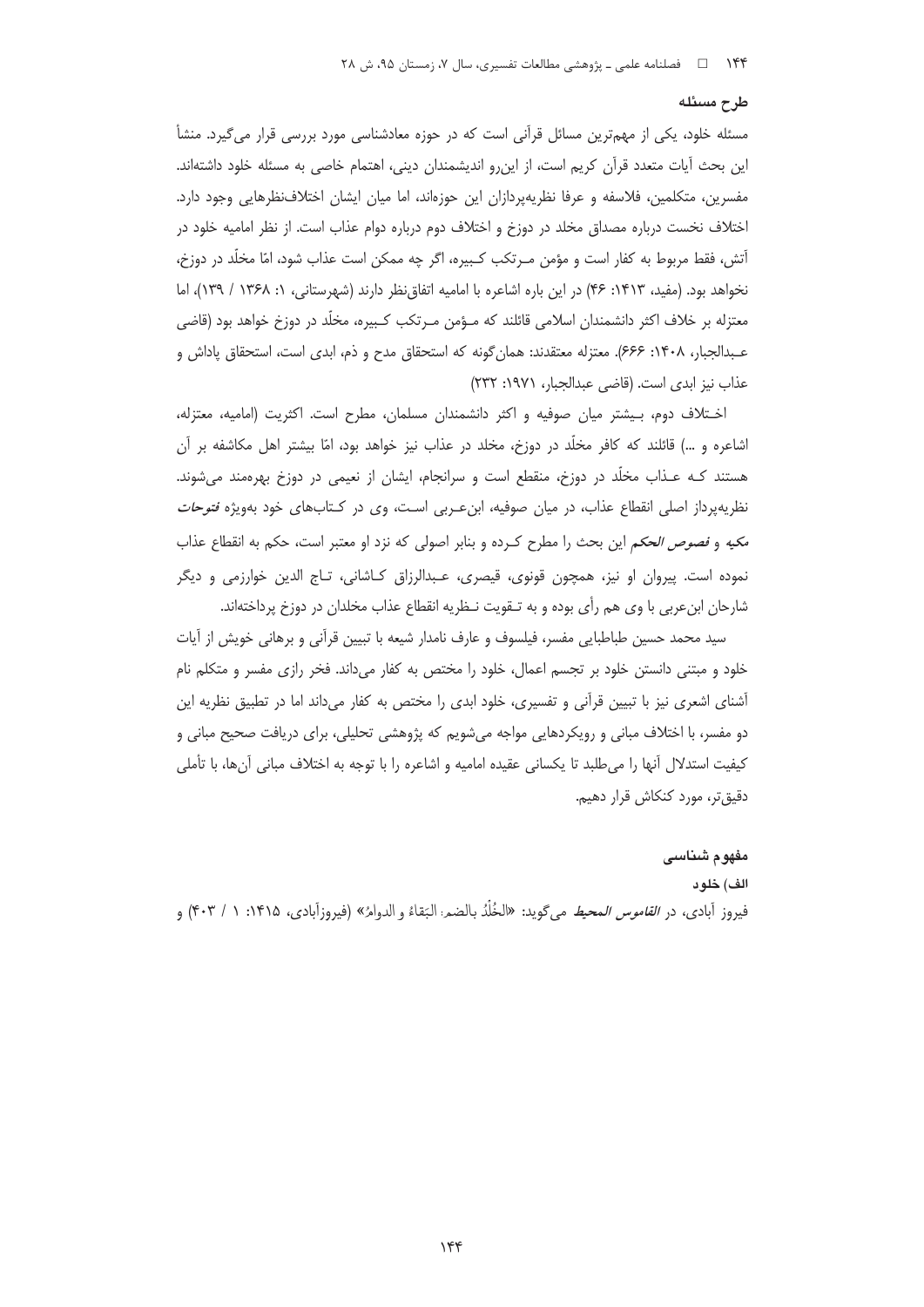بررسی تحلیلی و تطبیقی آیات خلود در جهنم از منظر علامه طباطبایی و فخر رازی □ ۱۴۵

عسگری در *الفروق فی اللغه می ن*ویسد: دوام بهمعنای استمرار بقاء در همه اوقات است و وقت خاصی را اقتضاء نمي كند، چنان كه گفته مي شود: «ان الله لمريزل دائما و لا يزال دائما»، اما خلود بهمعناي استمرار بقاء از زماني است که دارای آغاز باشد از این رو گفته نمی شود فلانی خالد است، همان طور که دائم است. (عسگری، ۱۴۰۰: ۱۱۱)

راغب اصفهانی، در مفردات، خلود را این گونه معنا می کند: «دور بودن چیزی از فاسد شدن و باقی ماندن آن چیز بر حالتی که قبلا بر آن حالت بوده است.» سپس می;نویسد: «اعراب چیزی را که فساد و تباهی در آن راه ندارد، با واژه خلود توصیف می کنند، مثلا به سه پایه دیگ و دیگدان خوالد گویند که این به سبب مقاوم و پایدار بودن آن است و نه به سبب دوام و بقاء آن.» او میiویسد: «در عرب به کسی که زود پیر نمیشود و پیری او به تأخیر می|فتد، «رجل مُخَلَّد» گفته می شود». (راغب اصفهانی، ۱۴۱۲: ۲۹۱ \_ ۲۹۲)

با توجه به علم اللغه دانسته میشود که عرب خلود را در دو معنا بهکار می بندد: جاودانگی و مکث طولانی.

## ب) كفر

«کفر»، در لغت بهمعنای پوشاندن است، به کسی که زره خود را با جامه بپوشاند، گفته میشود: «قد کفر درعه.» (ابن فارس، ۱۴۰۴: ۵ / ۱۹۱) وصف شب و کشاورز به «کافر» از آن و است که شب، اشخاص و كشاورز بذر را در دل خاك می یوشاند: «اَغْجَبَ الْكُفَّاٰرَ نَبِاٰتُهُ.» (حدید / ۲۰) و «كفّاره» چیزی است كه گناه را م روشاند: «ذٰلكَ كَفَّاْرَةُ إِيْماٰنِكُمْ إِذاٰ حَلَفْتُمْ». (مائده / ٩٩، راغب اصفهاني، ١۴١٢: ٧١٧)

کفر نعمت و کفران آن، بهمعنای پوشاندن نعمت و بهجای نیاوردن شکر آن است: «فَلاْ كُفْراْنَ لسَعْیهِ» (انبياء / ٩٣)؛ زيرا كفران نعمت مقتضى و زمينهساز انكار آن است. كفر در جحود و انكار نيز بهكار مى رود: «وَلاٰتَكُونُوٓااأَوَّلَ كَافِرِبِهٖ» (بقره / ۴۱)، چنان كه گاهي از «تبرّي» به كفر تعبير ميشود: «ثُمَّ يَوْمَ الْقِياٰمَةِ يَكْفُرُ بَعْضُكُمْ بِبَعْضٍ». (عنكبوت / ٢۵) واژه «كافر» اگر بهطور مطلق و بدون ذكر متعلَّق، بهكار رود، مقصود از آن منكر يكانكي خداي سبحان، نبوت يا شريعت، يا انكار هر سه است. (راغب اصفهاني، ١۴١٢: ٢١۵ \_ ٧١۴)

فخر رازی در ذیل آیه شش سوره بقره کفر را این گونه معنا میکند: کسی که همه آن چه حضرت محمدﷺ أورده است را تصديق نمايد، مؤمن است، اما اگر رسول اللهﷺ را در همه أنچه أورده يا بعضي از آن چه آورده است، تصدیق ننماید، پس آن شخص کافر است، بنابراین کفر عبارت است از عدم تصدیق رسول اللهﷺ در أن چه که بالضروره معلوم است که توسط پیامبر أورده شده است. مانند کسی که وجود صانع یا عالم و قادر و مختار بودن صانع را انکار نماید و یا شریعتهایی که بالضروه میدانیم از دین حضرت محمدﷺ است، مانند: وجوب نماز، زكات، روزه، حج و حرمت ربا و شراب را انكار نمايد؛ پس اين شخص کافر است؛ زیرا تصدیق رسول اللهﷺ را ترک کرده است. (رازی، ۱۴۲۰: ۲ / ۲۸۲)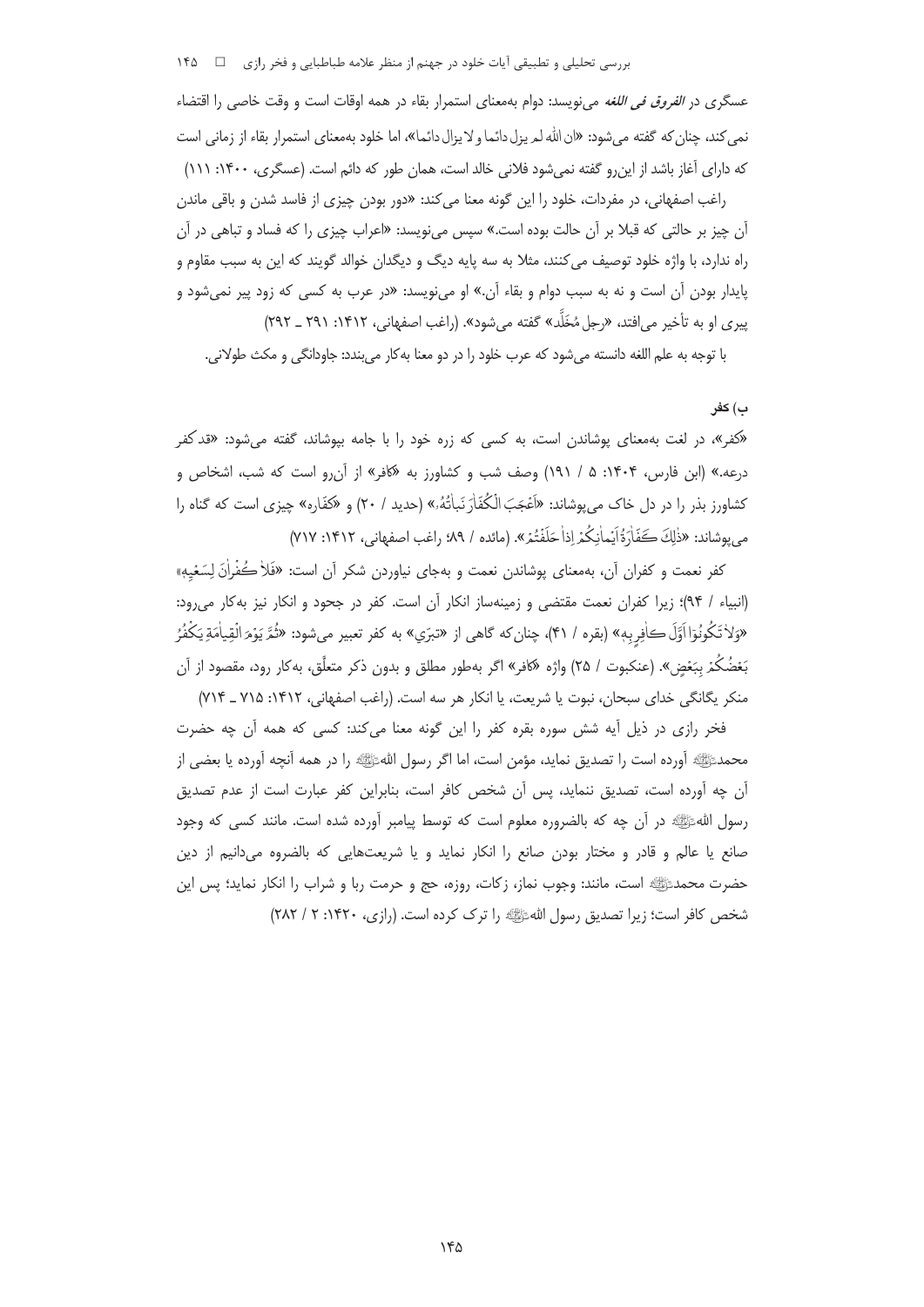اختصاص خالدين در جهنم به كفار

الف) دیدگاه فخر رازی

فخر رازی، یکی از برجستهترین متکلمین اشعری (ابن کثیر، ۱۴۰۷: ۱۳ / ۵۵)، خلود را مکث طولانی می داند و مىنويسد:

فخر رازي، جهنم ابدي را امري قطعي مي داند اما دلالت لفظ خلود بر جهنم ابدي را نمي يذيرد (همان، ۱۹۸۶: ۲ / ۲۴۳). طبق نظر فخر رازي، لفظ خلود در آيات قرآن، دلالت بر دائمي بودن عذاب ندارد، بنابراين وی دائمی بودن عذاب جهنم را از لفظ «ابدا» استنباط می کند. دلیل فخر رازی بر گفتار خویش، استناد به این سه آيه شريفه است:

در این سه آیه شریفه، بعد از لفظ «خالدین» کلمه «ابدا» ذکر شده است. فخر رازی، معتقد است همین امر نشانگر این است که لفظ خالد و ماده خلود، دلالت بر دوام ندارد و گرنه قید «ابد<sup>ا</sup>» زائد است و در کلام حکیم متعال، زائد وجود ندارد، بنابراین لفظ خلود در قرآن، تنها در مواردی دلالت بر دائمی بودن دارد که قید «ابدا» در آیه آمده باشد. (همان، ۱۴۲۰: ۱۱ / ۲۱۱) از همین رهگذر است که فخر رازی، عذاب کافر معاند را همیشگی و دائمی میداند (همان، ۱۴۱۱: ۵۶۶)، بنابراین فخر رازی جهنم ابدی را برای کافر معاند، روا میداند و کسانی که مرتکب گناهان کبیره، همچون قتل نفس و زنا و … شدهاند را گرفتار جهنم ابدی نمی داند.

## نقد دیدگاه فخر رازی

طبق این مبنا، فخر رازی، در مورد آیاتی که خدا به مؤمنین وعده خلود در بهشت میدهد، اما قید «ابد<sup>ا</sup>» در آیه نیست، باید قائل به مکث طولانی در بهشت شود، در حالی که هرگز به چنین امری اعتقاد ندارد. بنابراین مبنای او در مسئله مخدوش بوده و دچار تناقض است.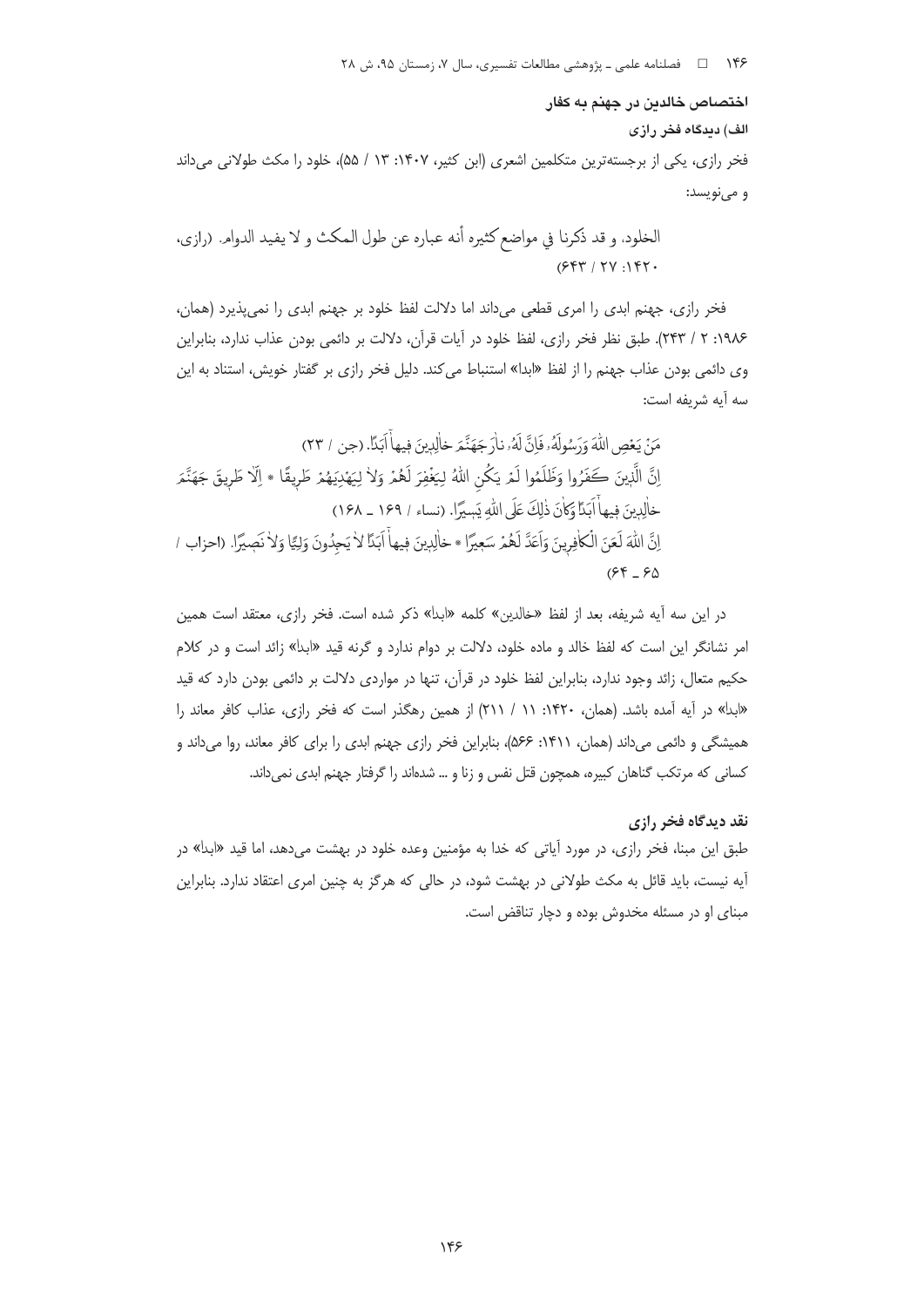ب) دیدگاه علامه طباطنانی سید محمد حسین طباطبایی مفسر و فیلسوف نامدار جهان تشیع، در مورد دائمی بودن یا پایان عذاب جهنم، می نویسد: این مسئله، مسئلهای است که نظریه علمای اهل بحث در آن گوناگون است، هم از نظر ادله عقلی

و هم از جهت ظواهر لفظي.

# يک. تبيين قرآني

علامه طباطبايي مي نويسد:

آن چه در مورد خلود و جهنم ابدی می توان گفت، این است که از جهت ظواهر لفظی، باید دانست که کتاب خدا نص در خلود و جاودانگی است؛ چرا که م<sub>عا</sub>فرماید: «وَماٰ هُمُر بخاْرِجِينَ مِنَ النّارِ» (بقره / ١۶٧) و سنت از طرق اهل بيت نيز به قدري زياد است كه به حد استفاضه رسیده و اخباری مبنی بر پایان عذاب و نفی خلود، که از غیر طریق اهل بيت، روايت شده به سبب مخالفتش با صريح كتاب، طرح مي شود. اما از جهت عقل، در ذيل آيه شريفه: «وَاتَّقُوا يَوْمًا لاٰ تَجْزِي نَفْسٌ عَنْ نَفْسٍ شَيْئًا» (بقره / ۴۸)، بیان شد که به هیچ وجه نمی شود تکتک احکام و خصوصیاتی را که شرع، برای معاد ذکر فرموده، با مقدمات کلی عقلی، اثبات کرد؛ زیرا عقل ما به آن خصوصیات و جزئیات دسترسی ندارد، تنها راه اثبات آن، تصدیق به نبوت پیغمبر صادق است که جزئیات و اصل معاد را از طريق وحي اثبات كرده، چون وقتي خود نبوت پيغمبر صادق، با ادله عقلی ثابت شد، لازم نیست که فروعات آن مسائل نیز با ادله عقلی جداگانهای اثبات شود؛ چون فرض کردیم نبوت این پیغمبر و صدق آنچه آورده با ادله عقلی ثابت شده است. (طباطبایی، ۱۴۱۷: ۱ / ۴۱۲)

# دو. تبيين عقلي

علامه طباطبایی در ادامه، به تبیین عقلی مسئله خلود می پردازد. در تحلیل استدلال وی چنین می یابیم که ایشان مبنای مسئله خلود را نظریه تجسم اعمال میداند.

بنابراین برای درک صحیح مسئله خلود، به تبیین نظریه تجسم اعمال پرداخته میشود:

# تبيين نظريه تجسم اعمال

الف) ديدگاه علامه طباطبايي

علامه طباطبایی، از سردمداران نظریه تجسم اعمال است، ایشان در تبیین این نظریه چنین می،نویسد: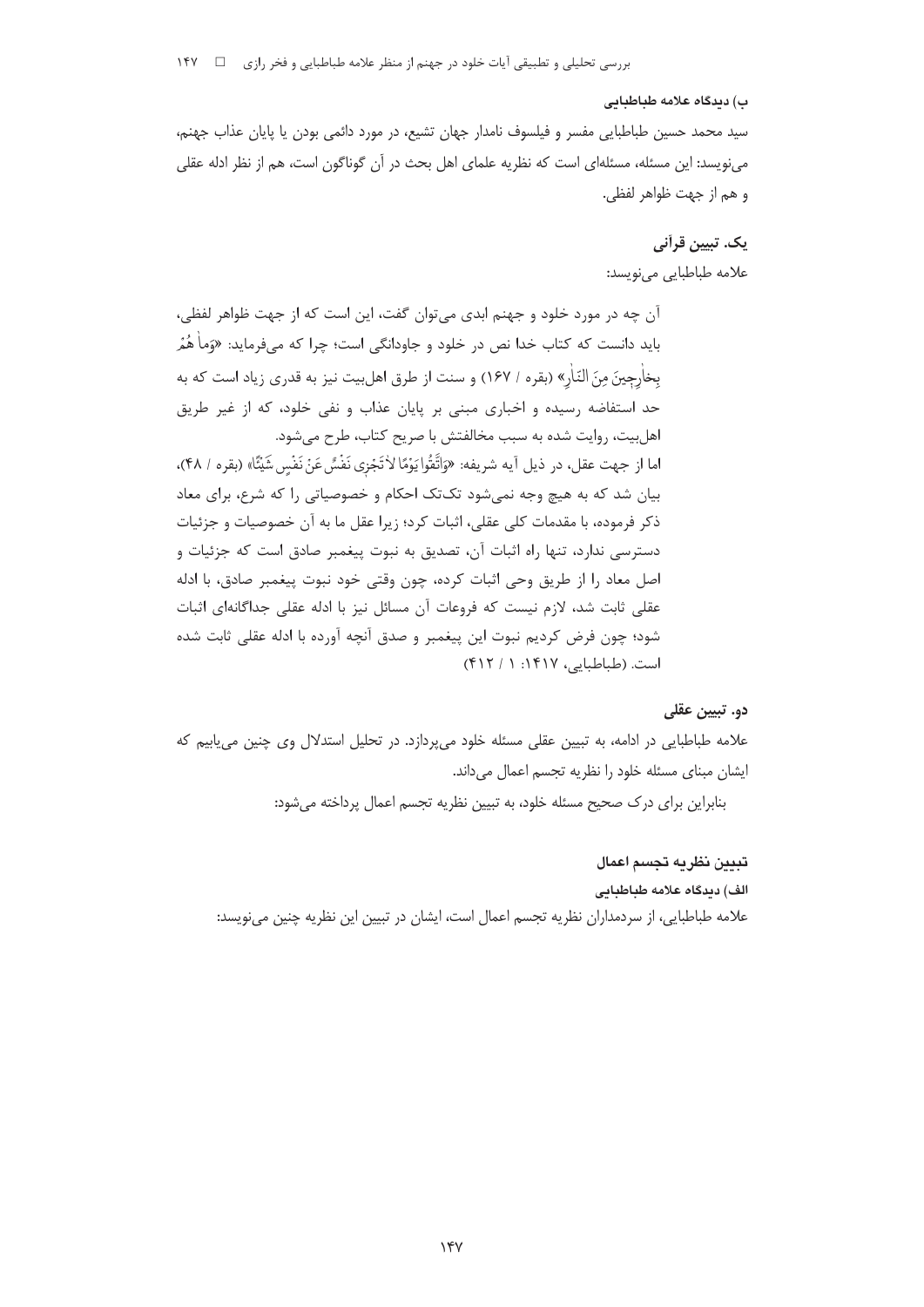ياداش و عذاب عقلي كه بر نفس، عارض مي شوند، به سبب تجرد و تخلق نفس به اخلاق و ملكات فاضله يا رذيله و يا به سبب احوال خوب و بدى است كه در دنيا، كسب کرده است. این احوال و ملکات در نفس، صورتی نیکو و یا قبیح ایجاد میکند که نفس

سعيده، از آن صورت نيكو، متنعم و نفس شقيه، از آن صورت قبيح، متألم ميشود. همچنین گفتیم: در صورتی که این صورتها در نفس رسوخ نکرده باشد و صورتهایی ناسازگار با ذات نفس باشد، به زودی زائل میگردد، زیرا عقل برای ناسازگاری، دوام و اکثریت را روا نمیداند و قسر، فشار، زور و ناسازگاری محکوم به زوال است، پس اگر ذات نفس سعیده باشد، صورتهای رذیله و زشت دیر یا زود از آن زائل میگردد و اگر ذات نفس شقیه باشد، صورتهای نیکو و جمیل که در آن نقش بسته، بهزودی زائل می شود و نفس میماند و سعادت و شقاوت ذاتی اش. پس اگر نفس مؤمن، به سبب گناهان، صورتهای زشت به خود گرفت، سرانجام آن صورتها از بین میرود، چون با ذات نفس سازگار نیست، چنانکه نفس کافر که ذاتا شقی است، اگر به سبب تکرار اعمال صالح، صورتهای نیکو به خود گرفت، آن صورتها، سرانجام از نفس، زائل می شود، زیرا محیط نفس با آن صورتها، سازگار نیست.

اما در فرضی که صورتهای عارض بر نفس، در نفس رسوخ کرده باشند و در نتیجه صورت جدید و نوعیت تازهای به نفس داده باشند، مثلا کسی را که دارای صورت انسانی بود، بر طبق اعمال و رفتارش به انسانی بخیل، تبدیل کند که در این فرض چنین انسانی، یک نوع جدید از انسانیت است، همانطور که ناطق وقتی به جنس حیوان، ضمیمه میگردد، یک نوع جدید از حیوان پدید میآید به نام انسان، همچنین صورتهای نوعیهای که در اثر تکرار یک سنخ عمل، در نفس پدید می آیند، اگر در نفس رسوخ کند، نوعیت جدیدی به انسانها میدهد.

این نیز روشن است که نوع انسان، به لحاظ نفسش، نوع مجرد است و موجود مجرد، دائمی الوجود است، در نتیجه هر گناهی که از او صادر شود، در صورتی که نفس او سعیده باشد و با گناه سنخیت نداشته باشد و در نتیجه عوامل خارجی گناه را به گردنش گذاشته باشد، در چنین صورتی عذاب آن گناهان را می چشد و پاک می شود و از عذاب نجات می یابد و در صورتی که نفس او شقی باشد و با گناه سنخیت داشته باشد، در این صورت هر چند که هر عملی از چنین نفسی سر بزند، به اذن خدا است اما از آنجا که گناهان، به سبب این که نفس او نفسی گناه دوست است، بدون قسر و فشار از او سر میزند، بنابراین چنین نفسی دائما در عذاب، خواهد ماند.

چنین انسانی که دائما گرفتار و معذب به لوازم ملکات خویش است گویا همانند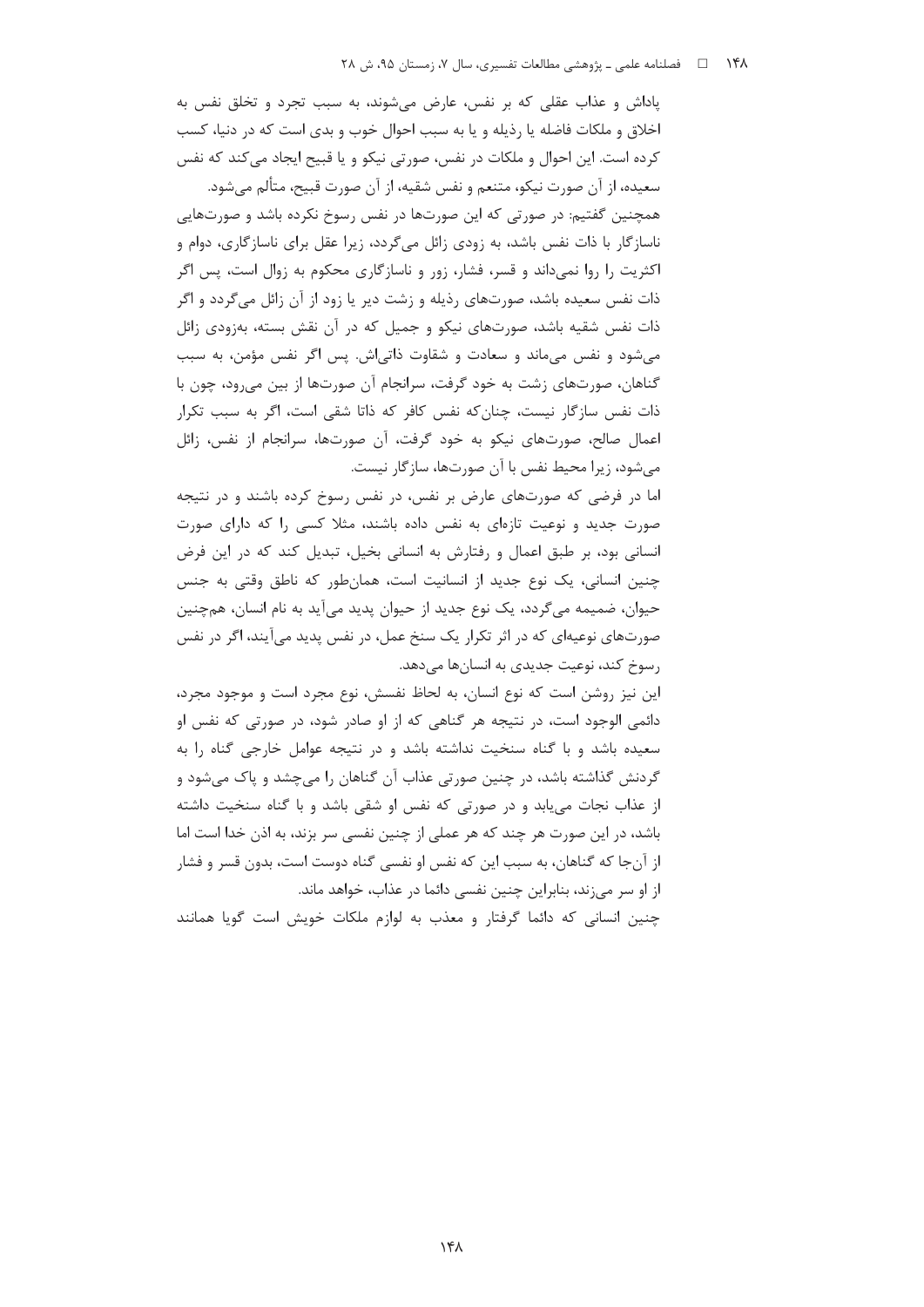بررسی تحلیلی و تطبیقی آیات خلود در جهنم از منظر علامه طباطبایی و فخر رازی ه سی ۱۴۹

کسی است که به مرض مالیخولیا و یا مرض کابوس دائمی مبتلا شده که دائما صورتهایی هولانگیز و وحشتآور و زشت از قوه خیالش سر میزند، چنین کسی همواره از آن صورتها فرار میکند و با آنها در جنگ و ستیز و سرانجام در عذاب است، با این که خود او این صورتها را درست می کند و صدور آن از نفسش به قسر قاسر و به فشاری از خارج نیست و کسی این صورتها را در نفس او مجسم نکرده، بلکه کار، کار نفس خود او است، اما از آن صورتها رنج می برد و از آن صورتها میگریزد؛ چرا که عذاب، همان چیزی است که انسان قبل از ابتلاء بدان، از آن می گریزد و بعد از آن که بدان مبتلا شد، در جستجوی خلاصی از آن بر میآید، پس معلوم شد که عذاب جاودانه و انقطاع ناپذیر، از انسان شقی، همان شقاوت و بدبختی ذاتی او است و قاسر و کسی او را بدان مبتلا نكرده است. (همان: ١ / ۴۱۳ ـ ۴۱۲)

ب) دیدگاه فخر رازی

در تحلیل مبنای فخر رازی چنین می پاییم که او بر خلاف علامه طباطبایی، از مخالفین نظریه تجسم اعمال است. فخر رازي، عمل را عرض دانسته و بقاء آن را امكان پذير نميداند. وي در تفسير آيه «يَوْمَ تَجِدُ حُلُّ نَفْس ماْعَمِلَتْ مِنْ خَيْرٍ مُحْضَرًا وَماْعَمِلَتْ مِنْ سُوِّءٍ تَوَدُّلُوْ أَنَّ بَيْنَهَاٰ وَبَيْعُهُ ٓ أهَدَّا بَعِيدًا﴾ (أل عمران ١ ٣٠) مي نويسد:

عمل انسان، باقی نمی،ماند (عرض است) و یافتن آن در قیامت ممکن نیست؛ پس در این خصوص باید آیات را تأویل کرد. در مورد این آیه دو گونه تأویل ممکن است: اول اينكه طبق آيه: اِنّاْ كُنّاْ نَسَنَتْسِخُ ماْ كُنْتُمْ تَعْمَلُونَ (الجاثيه / ٢٩) و آيه: فَيُنَبِّئُهُمْ بماٰ عَمِلُوٓا اَحۡصَـٰـهُ اللَّهُ وَنَسُوهُ (مجادله / ۶) شخص صحيفههاى (نامه) اعمال ,ا دريافت می کند. تأویل دیگر این است که شخص جزاء عمل را دریافت می کند. بنابراین معنای عبارت «مُحْضَراً» در آیه شریفه، دارای دو احتمال است؛ یکی این که آن نامهها در روز قیامت مُحضر و حاضر است و دیگر این که جزاء عمل مُحضر و حاضر باشد، همان گونه 

فخر رازي، در شرح اسم حفيظ خدا، به حفظ اعمال بندگان، اشاره كرده و به آيه «إنّاْ كُتاْ نَسَتَنْسِخُ ماْ كُنْتُمْ تَعْمَلُونَ» (جاثيه / ٢٩) استناد ميiمايد (همان، ١۴٠۶: ٢۶۵) و به استناد همين آيه معتقد است كه خداي متعال، به ملائکه دستور میدهد: اعمال بندگان را در کتابی بنویسند و در قیامت بر نوشتههایشان شهادت دهند (همو، ۱۴۲۰: ۲۷ / ۶۸۱) بنابراین عرض دانستن عمل و استناد به ظواهر لفظی آیات، فخر رازی را بر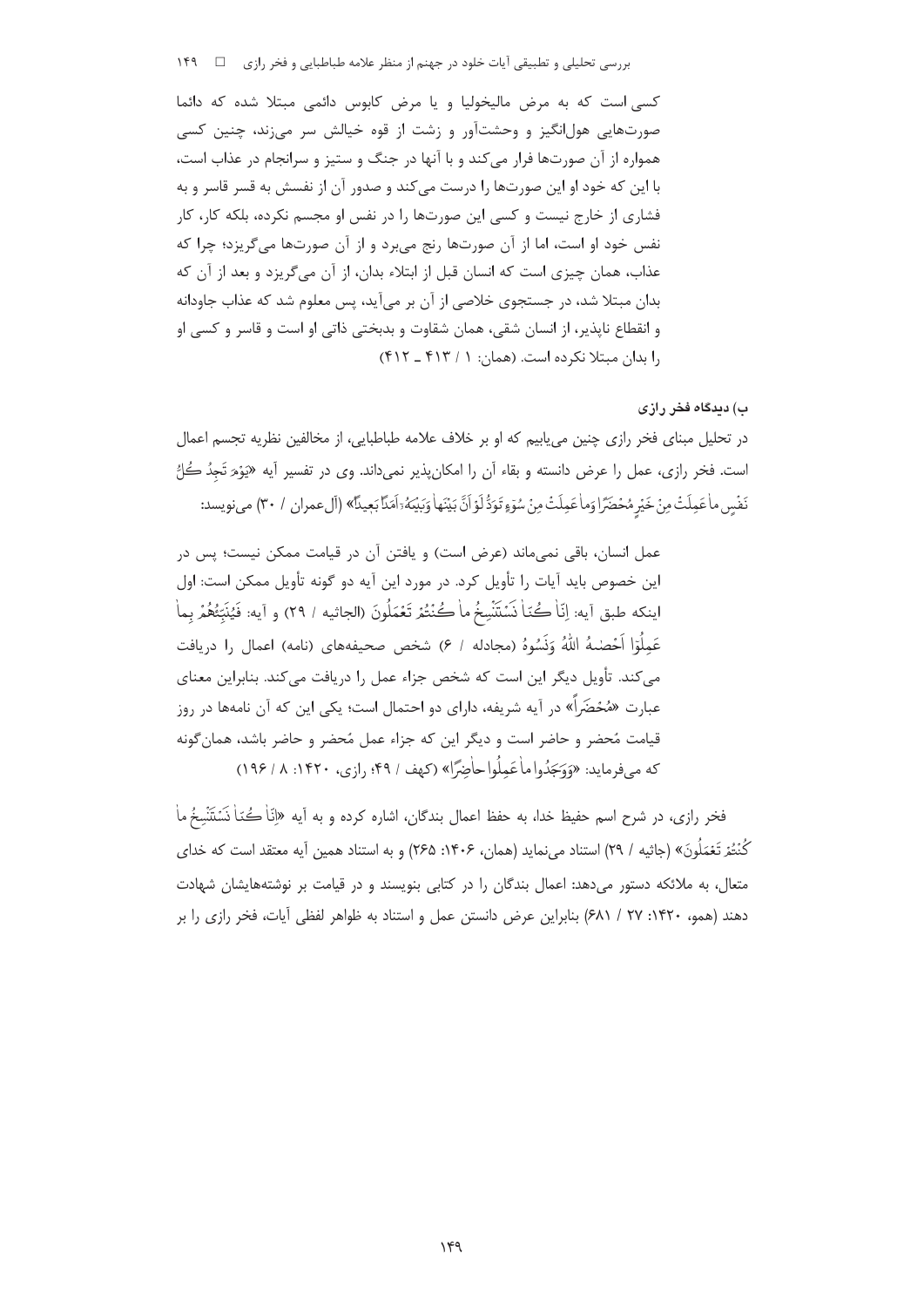۱۵۰ هـ استان اسه علمي ـ پژوهشي مطالعات تفسيري، سال ۷، زمستان ۹۵، ش ۲۸

آن داشته که از مخالفین نظریه تجسم اعمال باشد، در نتیجه وی نمی تواند خلود را از راه تجسم اعمال اثبات كند، از اين رو است كه در پي اثبات خلود از راه اكتفا به ظواهر لفظي آيات است.

### انقطاعپذيرى عذاب جهنم

مفسران، در جمع میان آیات مغفرت، رحمت، شفاعت و عفو از یک سو و آیات دال بر خلود در دوزخ برای كافران، منافقان، ستمكاران، بت¤ستان، قاتلان انسانها، زناكاران، تكذيب كنندگان آيات الهي، متجاوزان از احکام و حدود الهی، طاغوتیان، پیروان شیاطین، عاصیان از فرمان خدا و رسول، متجاوزان از احکام و حدود الهي، از سوى ديگر، آراء متفاوت ارائه كردهاند.

یایان عذاب جهنم، مسئلهای است که همواره مورد توجه صاحبنظران بوده است، برخی همچون عرفا بر این عقیدهاند که عذاب جهنم، پایان پذیر است و برخی دیگر همچون اشاعره و امامیه بر این عقیدهاند که به جز کفار، بقيه نجات پيدا مي كنند و برخي همچون معتزله معتقدند: عذاب جهنم، سرانجام ابدي گنه كاران است.

### الف) دیدگاہ اینعربے

محي الدين ابنءربي در *فتوحات مكيه* اعتقاد خود را چنين عنوان مي كند:

و لابد لاهل النار من فضل الله و رحمته في نفس النار بعد انقضاء مده موازنه ازمان العمل فيفقدون الاحساس بالآلام في نفس النار لانهم ليسوا بخارجين من النار. (ابن عربي، بے تا، ١ / ٣٠٢)

ابتدا بايد دانست ابن عربي به پايان جهنم يا خارج شدن كفار و اشقياء از جهنم، اعتقاد ندارد، بلكه او معتقد است که بعد از گذشت مدت معینی، جهنمیان، از آتش و سایر عذابها، رنج حسی نخواهند داشت. پس پایان عذاب یک مطلب است و پایان و خروج از جهنم، مطلب دیگری است که باید بین این دو تفکیک قائل شد. وی نظر خود را در شرح حدیثی منسوب به پیامبرﷺ، بیشتر توضیح میدهد:

ورد في الصحيح لمر يبق في النار إلا الذين هم أهلها ... أشد العذاب مفارقه الوطن فلو فارق النار أهلها لتعذبوا باغترابهم عما أهلوا له و إن اللَّه قد خلقهم على نشأه تألف ذلك الموطن فعمرت الداران و سبقت الرحمه الغضب و وسعت ڪل شيء؛ جهنمر و من فيها و اللَّه أرحمر الراحمين. (همان: ٣ / ٢٥)

در واقع اهل جهنم، با اُتش انس می گیرند و عذاب برای آنها عذب و گوارا می گردد، تا اُنجا که اگر آنها را از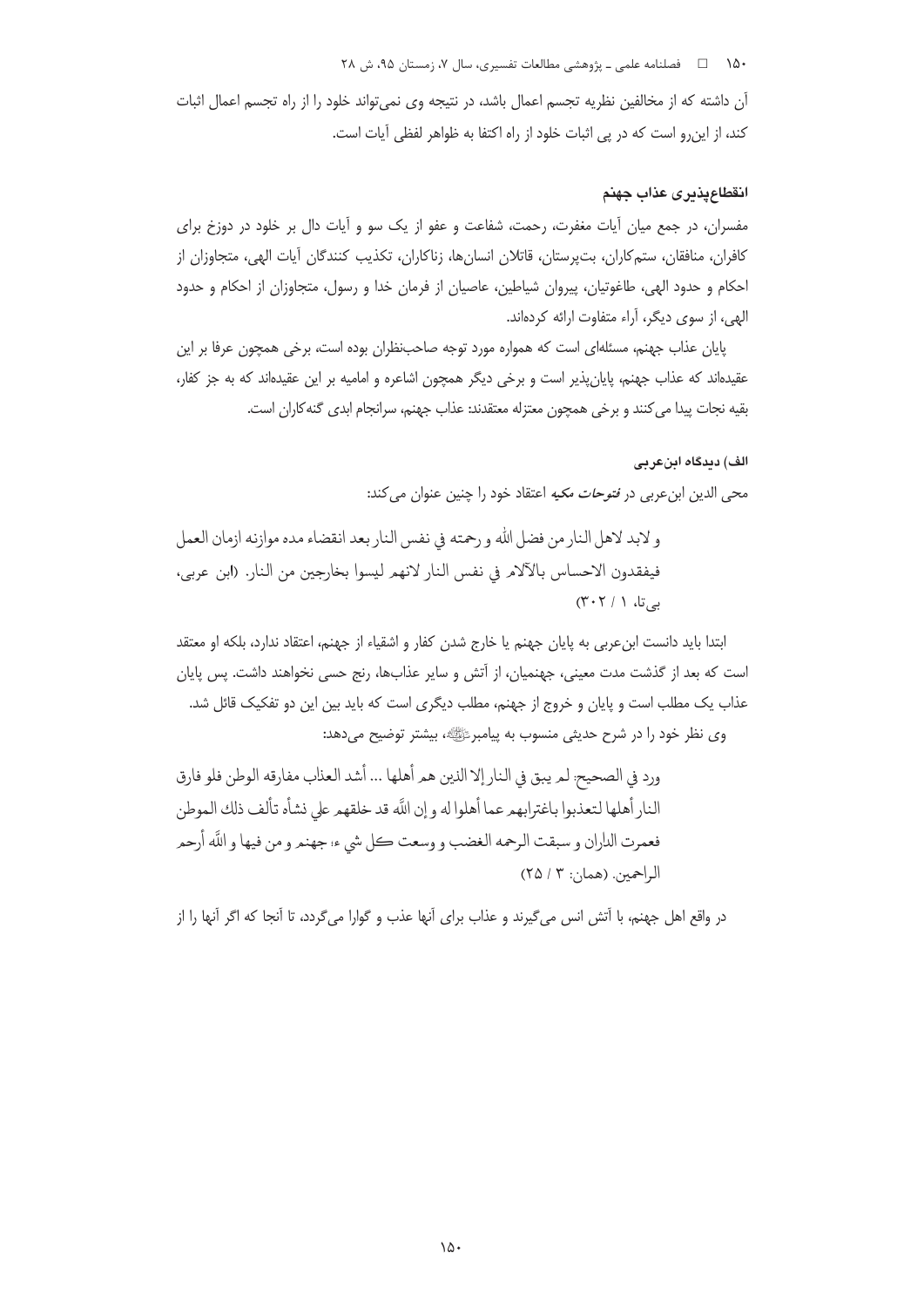بررسی تحلیلی و تطبیقی آیات خلود در جهنم از منظر علامه طباطبایی و فخر رازی ⊥ 1۵۱–۱۵۱

آتش، جدا نمایند، عذاب خواهند کشید؛ چرا که رحمت الهی، جهنم و هر آن کس که در آن است را در بر می گیرد. بنابراین ابنءربی، در بحث خلود اعتقاد به پایان عذاب جهنم دارد. وی در تفسیر آیه ۶ سوره بقره می نویسد:

إِنَّ الَّذِينَ كَفَرُوا سَواْءٌ عَلَيْهِمْ ءَاَنْذَرْتَعُمْ اَمْرْ لَمْرِ تُنْذِرْهُمْ لاٰ يُؤْمِنُونَ. اينها اشقيايي هستند كه گرفتار قهر الهی گردیده و انذار در مورد آنان سودی نمی,بخشد و هیچ راهی برای رهایی آنان از آتش نیست. آنها کسانی هستند که کلمات پروردگار متعال برایشان محقق گردید اما ایمان نیاوردند، بنابراین در زندانهای تاریک حبس خواهند شد. (همان، ۱۴۲۲: ۱ / ۱۵)

ابن عربي در پايان بحث مذكور آيه شريفه: «وَاللّهُ يَقُولُ الْحَقَّ وَهُوَ يَهْدِي السَّبِيلَ» (احزاب / ۴) را بيان می کند و درواقع همه را به کلام خدای متعال ارجاع می دهد. (همان: ۳۰۴)

در بیان ابن عربی این گونه می یابیم که او بزرگترین عذاب را برای کسانی می داند که کلمات و آیات حق تعالى، براي آنها محقق و حجت بر آنها تمام شده باشد.

## ب) ديدگاه علامه طباطبايي

علامه طباطبايي، در تفسير آيه «إنَّ الَّذِينَ كَفَرُوا سَواْءٌ عَلَيْهِمْ ءَاَنْذَرْتَعُمْ اَمْرْلَمْ تُنْذِرْهُمْ لاٰ يُؤْمِنُونَ» (بقره / ۶) مي نويسد:

مراد از «الَّذِينَ كَفَرُوا»، كافراني هستند كه بر كفر خود ثابتند و انكار در قلبشان رسوخ كرده است؛ زيرا انذار و عدم انذارشان يكسان است و فراتر از اين مى توان گفت: بعيد نيست مراد از «الَّذِينَ كَفَرُوا» در استعمال قرآني، سران كفار قريش در آغاز بعثت باشند، مگر این که قرینهای بر خلاف این باشد؛ زیرا اگر تعبیر «سواء علیهم ءأنذرتهم أمرلمرتنذرهم» درباره همه كافران، صادق باشد، باب هدايت غير مسلمانان بسته مى شود و اين بر خلاف حكمت نزول قرآن و ظواهر آيات شريفه است. (طباطبايي، ١۴١٧: ١ / ۵٢)

علامه برای کفر، شدت و ضعف قائل است او بالاترین حد کفر را کفری می داند که همراه با انکار ربوبیت خدا باشد، پس طبق نظر علامه هر چه كفر ضعيفتر باشد احتمال هدايت براى آن شخص كافر، بيشتر است و هر چه شدت کفر بیشتر باشد، احتمال هدایت کمتر و بلکه ممکن است مصداق آیه شریفه: «خَتَمَ اللَّهُ عَلٰی قُلُوبِهِمْ وَعَلَى سَمْعِهِمْ وَعَلَى اَبْصارِهِمْ غِشاٰوَةً وَلَهُمْ عَذَابٌ عَظِيمٌ» بِشوند.

بنابراین علامه طباطبایی، انقطاع و پایان عذاب کفار در جهنم را نمیپذیرد، اما در مورد سایر گناهکاران، توبه و شفاعت را دو سبب رهایی از عذاب جهنم، معرفی می کند. توبه فقط در دنیا، امکان پذیر است و با توبه همه گناهان حتی کفر نیز آمرزیده می شود اما شفاعت، برای قیامت است که البته شامل کفار نمی شود. (همان: ۱۷ / ۲۸۰)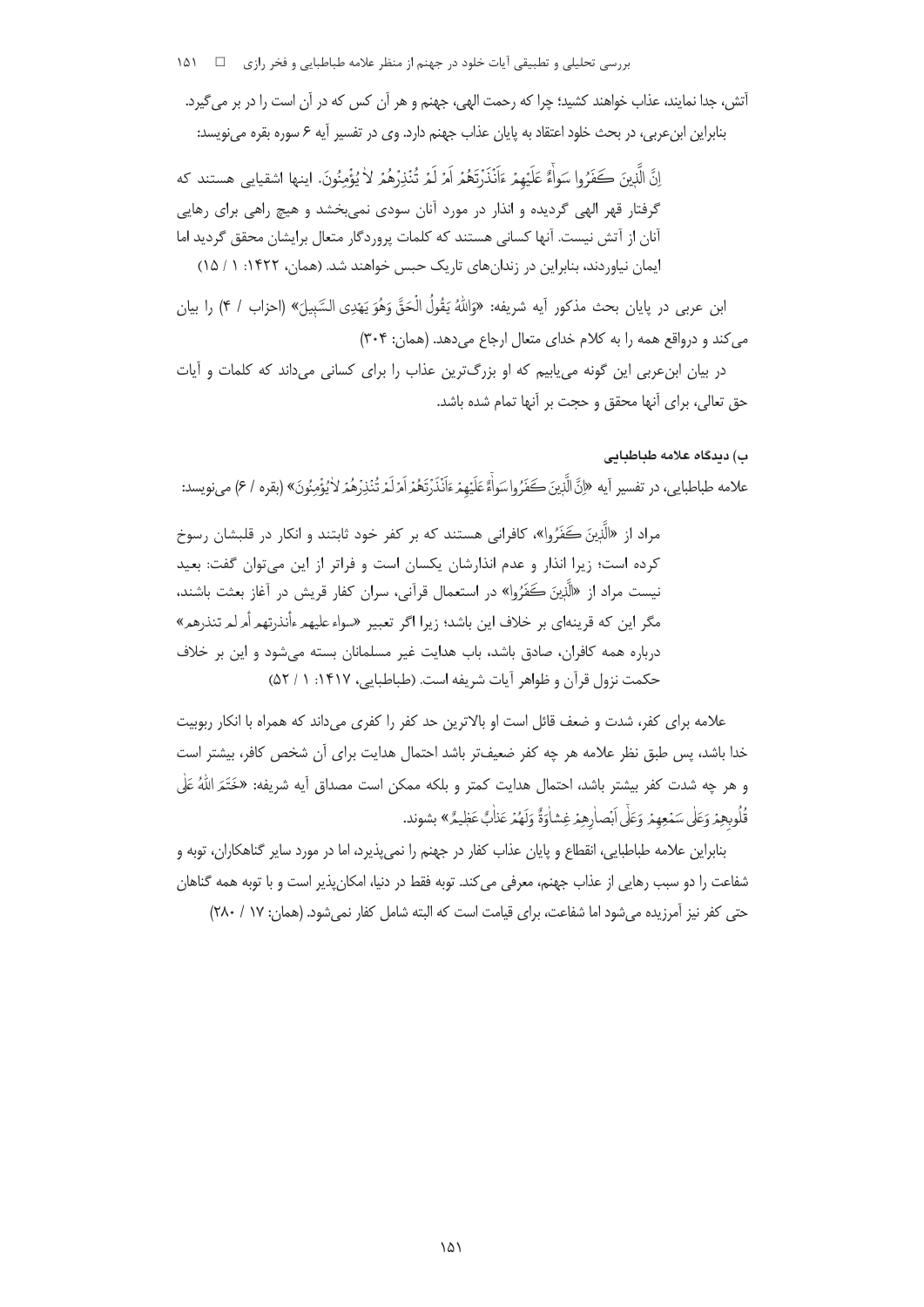#### ج) دیدگاه فخر رازی

فخر رازی در ذیل آیه ۶ سوره بقره در تبیین معنای کفر بیانی دارد که می تواند تا حد بسیاری، راه گشا باشد. او مے نویسد:

كسي كه همه آنچه حضرت محمدﷺ، آورده است را تصديق نمايد، مؤمن است اما اگر كسي رسول اللهﷺ را در همه آنچه آورده يا بعضي از آنچه آورده است، تصديق ننمايد، يس آن شخص كافر است. بنابراين كفر، عبارت است از عدم تصديق رسول اللهﷺ در آنچه که بالضروره معلوم است که توسط پیامبر آورده شده است، مانند کسی که وجود صانع را انکار کند یا عالم و قادر و مختار بودن صانع را انکار نماید یا شریعتهایی که بالضروه ميدانيم از دين حضرت محمدﷺ است، مانند: وجوب نماز، زكات، روزه، حج و حرمت ربا و شراب را انكار نمايد، پس اين شخص كافر است، زيرا تصديق رسول الله را  $(TAT / 7.197 \cdot (7.191)$  ترک کرده است. (۱; ی، ۱۴۲۰: ۲

پس طبق این بیان، فخر رازی معتقد است؛ اگر کفر عملی به کفر اعتقادی منتهی شود، آن شخص از گرفتاران جهنم ابدی، خواهد بود.

فخر رازي مي نويسد:

طبق مذهب ما (اشاعره) خداي متعال، هر آن كس كه بگويد: «لا إله إلاالله محمد رسول الله»، از آتش خارج می کند، از این و کسی که مرتکب گناه کبیره شده بهطور حتم، آمرزیده مي شود؛ يا قبل از دخول در آتش و يا بعد از دخول در آتش. (همان: ٢٧ / ٢۶۴)

بنابراین او جهنم را برای کفار، ابدی و بی پایان می داند، اما برای مؤمنی که مرتکب گناه کبیره شده است، هر چند توبه نکرده یا شفیع نداشته باشد، انقطاع و پایان جهنم را مقدر مے داند.

### گستره رحمت الهی

#### الف) ديدگاه عرفا

یکی از مهمترین ادله در رد خلود، از جانب عرفا مطرح گردیده است. آنان با استناد به آیاتی مانند آیه «رَحْمَ<sub>ّ</sub>یّ وَسِعَتْ كُلَّ شَيْءٍ» (اعراف / ١۵۶) گستره رحمت الهي را آن چنان وسيع مي<انند كه حتى شامل غضب الهي نیز میشود؛ چرا که رحمت الهی، داخل در همه اشیاء است و از آنروی که خدای متعال، میفرماید: «رَحْمَ<sub>کّی</sub> وَسِعَتْ كُلَّ شَيْءٍ» غضب الهي نيز مشمول رحمت الهي و نيز ناشي از رحمت او است. محي الدين ابنِ ربي در بيان اين موضوع مي نويسد: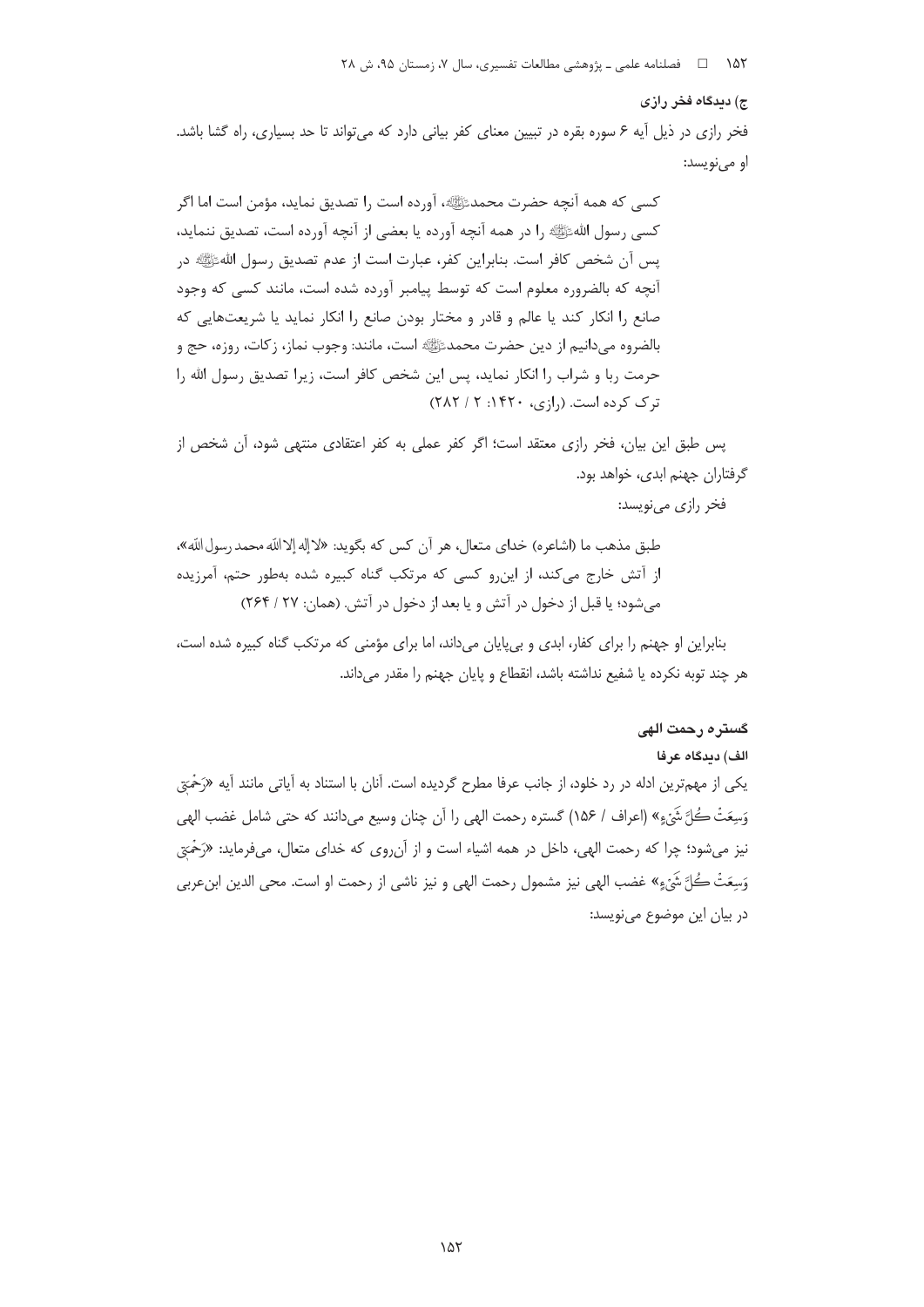بررسی تحلیلی و تطبیقی آیات خلود در جهنم از منظر علامه طباطبایی و فخر رازی ⊥P × 1۵۳ اعلمر أن رحمه اللَّه وسعت كل شيء وجوداً و حكماً و أن وجود الغضب من رحمه اللَّه بالغضب. فسبقت رحمته غضبه؛ اي سبقت نسبه الرحمه إليه نسبه الغضب إليه. (ابن عربی، ۱۹۴۶: ۱۷۷۱) بدان که به تحقیق رحمت خدای متعال، از جهت وجودی و حکمی همه چیز را فراگرفته است و در صورت غضب خدا، وجود غضب نیز ناشی از رحمت خدا است. پس رحمت خدای متعال، از غضب او پیشی گرفته است؛ یعنی نسبت رحمت به خدا از نسبت غضب به خدا، پیشی گرفته است.

بنابراین اگر موجبات جلب غضب الهی از کسی سر بزند، این غضب عارضی خواهد بود و از آنجا که عرض زائل شدنی است، بعد از مدتی از بین خواهد رفت و رحمت الهی جایگزین آن خواهد شد. بر همین اساس، رحمت الهی مانع از آن است که کسی برای همیشه در عذاب جهنم باقی بماند. داود قیصری یکی از مهمترین شارحان *فصوص الحکم*، نیز میفویسد:

بدان کسی که دیدگانش از نور حق تعالی، سرمه گرفت و نورانی گشت، میداند که جهان هستي، همه از بندگان خدا بهشمار مي,روند و جميع وجود، صفات و فعل آنان جز به حول و قوَّه الهي نيست و همه نيازمند رحمت او هستند و او تنها رحمان و رحيم است، بنابراین شأن کسی که به این اوصاف (رحمانیّت و رحیمیّت)، متّصف باشد، آن است که کسی را به عذاب ابدی گرفتار نسازد و این مقدار از عذابی که به آنان می دهد نیز برای آن است که آنان را به کمالهای شایسته و مقدّرشان برساند، چنان که طلا و نقره را به آتش می گدازند و ذوب می کنند تا ناخالصیها و کدورت و غش آنها گرفته و عیارشان از نقص و عیب پاک گردد، بنابراین، همین مقدار از عذاب نیز در بردارنده لطف و رحمت است، چنان که گفته شده است: عذابتان گوارا و خشمتان خشنودی و قطع شما وصل و ستم شما عین داد است. (نقل ترجمه از: جوادی آملی، ۱۳۸۷: ۵ / ۵۲۱)

### ب) دىدگاە علامە طىاطىاىي

علامه طباطبايي در ذيل تفسير آيه «وَماْ هُمْ بخاْرِجِينَ مِنَ النّارِ» (بقره / ١۶٧) در بيان معناي رحمت و تفاوت رحمت در انسانها با رحمت در خدای متعال، می نویسد:

رحمت در خدای متعال، بهمعنای رقت قلب و تاثر باطنی نیست؛ زیرا این حالات درونی، ماده می خواهد و خدای تعالی منزه از ماده است، بلکه رحمت در خدای متعال، بهمعنای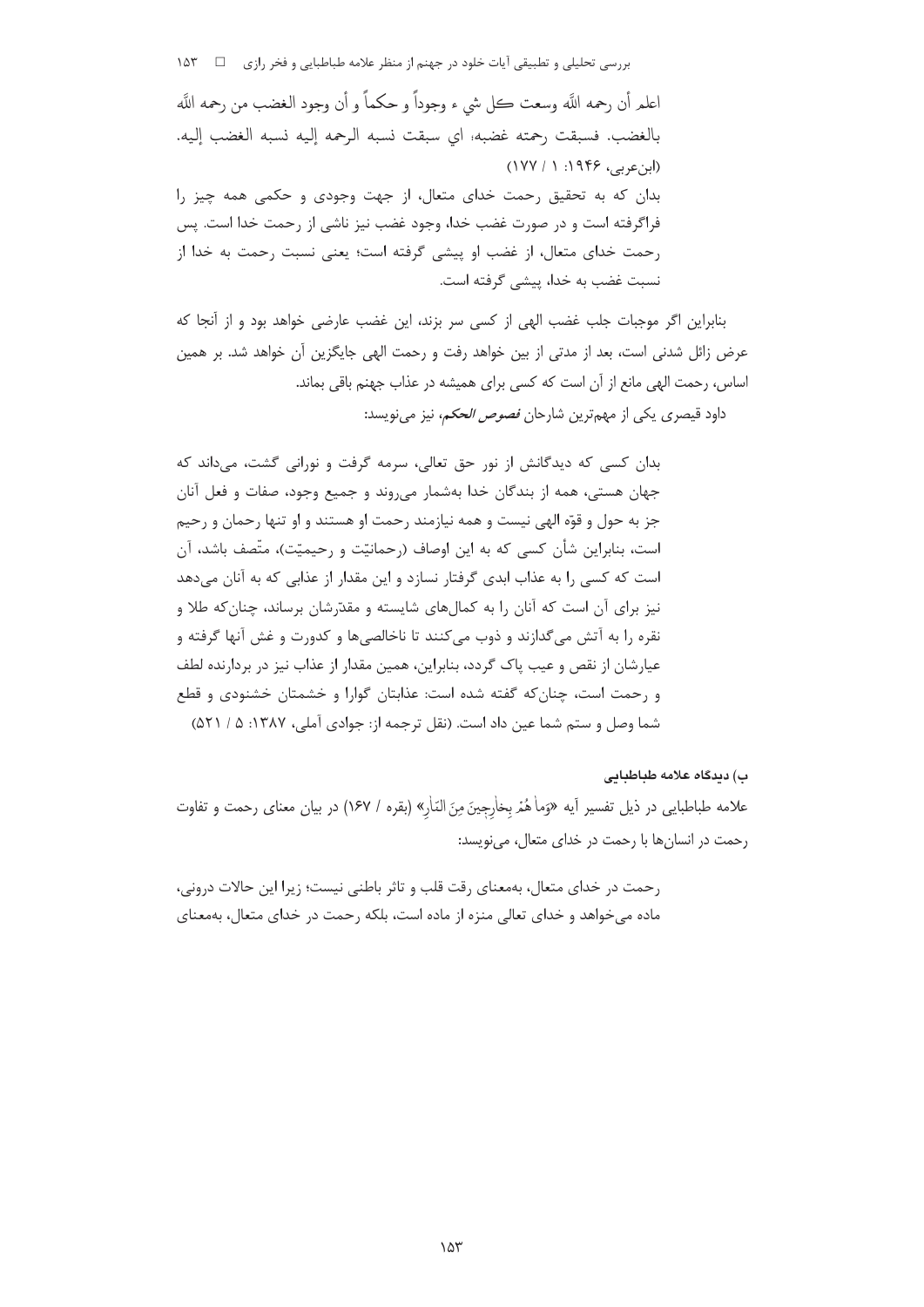عطيه و افاضه است، افاضه آنچه كه مناسب با استعداد تام مخلوق باشد؛ مخلوقی كه برای بهدست آوردن استعداد تام، قابلیت و ظرفیت افاضه خدا را یافته، آری مستعد، وقتی استعدادش به حد کمال و تمام رسید، دوستدار آن چیزی میشود که استعداد دریافت آن را پیدا کرده و آن را با زبان استعداد، طلب میکند و خدا هم آنچه را می طلبد و در خواست می کند به او افاضه می فرماید. (طباطبایی، ۱۴۱۷: ۱ / ۴۱۴)

بنابراین رحمت خدای متعال دو نوع است: رحمت رحمانی و رحمت رحیمی. رحمت رحمانی، همان رحمت عام الهي است كه همه موجودات اعم از انسان و غير انسان، مؤمن و كافر را در برگرفته است و عبارت است ز افاضه چیزی که موجود در مسیر وجود و تکوین خود، استعداد آن را دارد، پس هر افاضه تکوینی که از سوی خدای متعال بر موجودات شده است، بر اساس اسم «رحمان» الهی بوده است. بر همین اساس خدای متعال در قرآن كريم، رحمت رحمانيه خود را حاكم بر عرش خويش معرفي كرده است: «أَلَرَّحْنُ عَلَى الْعَرْشِ اسْتَوٰى». (طه / ۵) علامه طباطبایی در تبیین رحمت الهی، رحمت عام (رحمت رحمانی) و رحمت خاص (رحمت رحیمی) را

چنین تبیین مے کند:

رحمت خدا دو نوع است: رحمت عام که عبارت است از افاضه چیزی که موجود، استعداد آن را یافته و مشتاقش شده و در صراط وجود و تکوینش بدان محتاج گشته و دوم رحمت خاصه كه عبارت است از افاضه و اعطاء آن چيزهايي كه موجود در صراط هدايتش بهسوي توجيد و سعادت، بدان محتاج است. بنابراین باید دانست؛ اعطاء صورت نوعیه شقاوت که اثر آن عذاب ابدی است، به کسی

که استعداد شدید و تام برای شقاوت داشته باشد، منافاتی با رحمت خدا ندارد، بلکه این خود یکی از مصادیق رحمت است. آری با رحمت خاصه او منافات دارد، اما نفس شقی قابل دریافت آن نیست و معنا ندارد

که آن رحمت، شامل کسی شود که از صراط آن به کلی خارج است. (همان)

اما رحمت رحيميه، مختص مؤمنان است به دلالت آيه «وَكاٰنَ بِالْمُؤْمِنِينَ رَحِيمًا» (احزاب / ۴۳) و «إِنَّهُۥ بهمْ رَءُوفٌ رَحِيمٌ». (توبه / ١١٧)

علامه طباطبایی در پاسخ نهایی به شبهه عرفا مینویسد:

اینکه می گویند: عذاب دائم منافات با رحمت خدا دارد، اگر مراد از رحمت، رحمت عمومی (رحمت رحمانی) خدا است که بیان شد: شقاوت شقی و به دنبالش عذاب خالد او هیچ منافاتی با آن رحمت ندارد، بلکه عین رحمت است و اگر مراد از رحمت، رحمت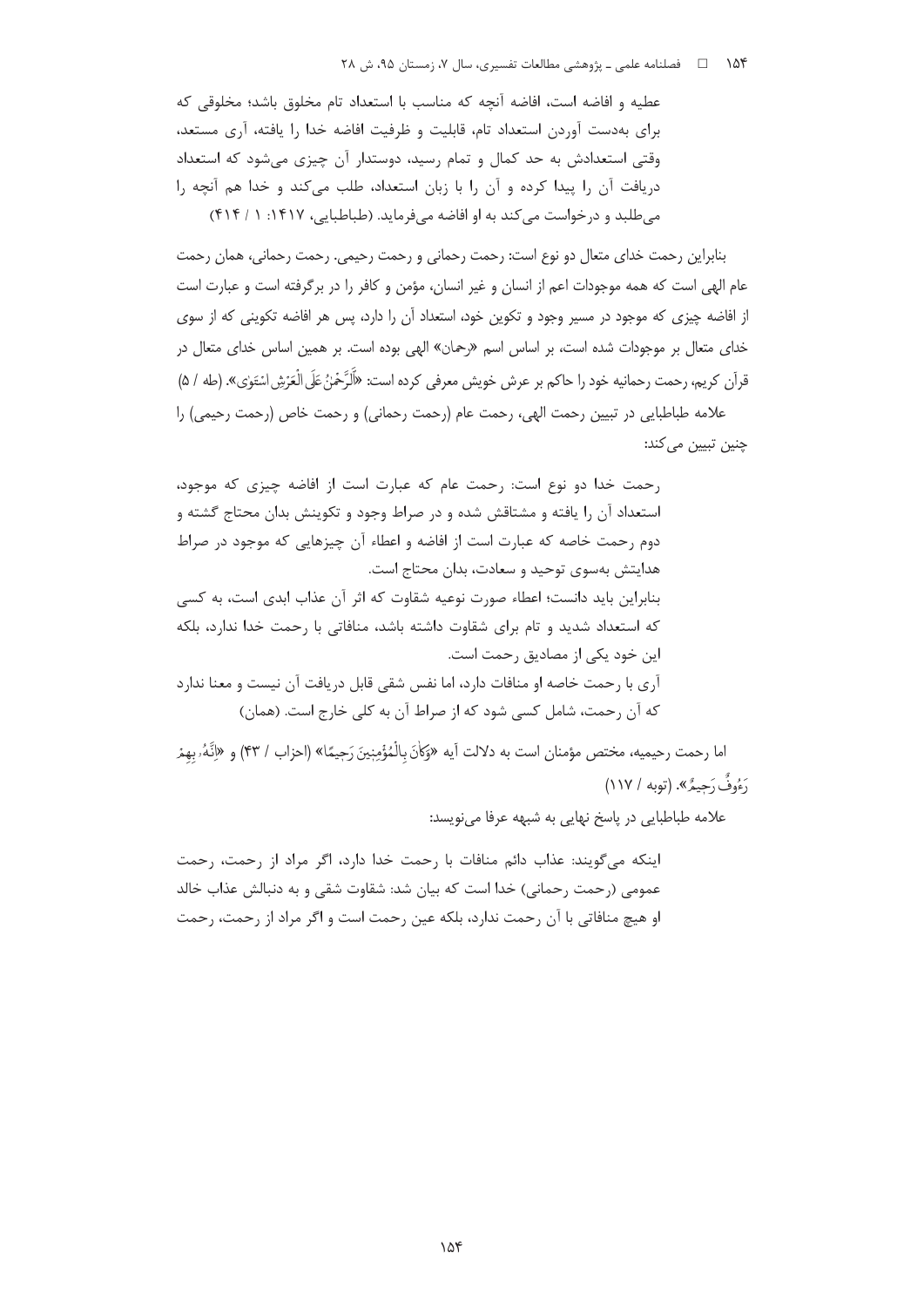بررسی تحلیلی و تطبیقی آیات خلود در جهنم از منظر علامه طباطبایی و فخر رازی ⊥ \_\_ ۱۵۵

خاصه او (رحمت رحیمی) است، باز هم منافات ندارد؛ زیرا شقی مورد این رحمت نیست. علاوه بر این که اگر این اشکال تمام باشد، در عذاب موقت هم وارد است، بلکه نسبت به عذابهای دنیوی نیز متوجه میشود. (همان)

> ج) دېدگاه فخر رازې فخر رازی رحمت الهی را دو گونه میداند. او در تفسیر سوره الرحمن مینویسد:

خدای متعال دارای دو رحمت است: رحمت سابقه و رحمت لاحقه. رحمت سابقه همان رحمتي است كه بهواسطه آن مخلوقات خلق شدهاند و رحمت لاحقه رحمتي است كه بهواسطه آن رزق و روزی مخلوقات به آنها اعطاء شده است. بر همین اساس است که گفته ميشود: «يا رحمان الدنيا ورحيم الآخره». بنابراين خداي متعال رحمان است؛ زيرا او ابتدا، مخلوقات ,ا با ,حمتش خلق کرد<sup>\</sup> و آنگاه که بندگان، به اندازه توان بشری خود توانستند به اخلاق الهي متخلق شوند، رحمت لاحقه ايجاد مي شود؛ در نتيجه صفت رحيم اين جا اطلاق مي گردد. (رازي، ١۴٢٠: ٢٩ / ٣٣۶)

در تحلیل بیان فخر رازی چنین می پاییم که او دو معنی برای رحمت خدای متعال، قائل است؛ رحمت سابقه و رحمت لاحقه.

هم چنین فخر رازی در تفسیر سوره حمد درباره اسم «رحمان» و «رحیم» می نویسد:

و أما اسمه الرحمن فهو يفيد تجلى الحق بصفاته العاليه، و لذلك قال: «قُل ادْعُوا اللَّهَ أو ادْعُوا الرَّحْمٰنَ أَيًّا ماٰ تَدْعُوا فَلَهُ الْاَسْماَءُ الْحُسْنِٰ)» (إسراء / ١١٠) و أما اسمه الرحيم فهو يفيد تجلى الحق بأفعاله و آياته و لهذا السبب قال: «رَبَّنا وَسِعْتَ كُلَّ شَيْ ءٍ رَحْمَه وَ عِلْماً» (غافر / ٧).  $(755 / 1 : \cdot \cdot \cdot)$ 

بر این اساس وی معتقد است که اسم رحمان، تجلی خدا با صفات عالیه است و اسم رحیم تجلی خدا، با صفات فعل است.

فخر رازي، در تفسير آيه «رَحْمَ<sub>ّي وَسِ</sub>عَتْ كُلَّ شَيْءٍ» (اعراف / ١۵۶) مي گويد: اين رحمت عامي است كه از آن اراده خاص شده است. پس او معتقد است در این آیه با این که «کُلَّ شَیْءٍ» فرموده ولی مقصود مؤمنین

١. اين، همان سخن علامه در تبيين رحمت رحماني است؛ يعني افاضه استعداد هر موجودي.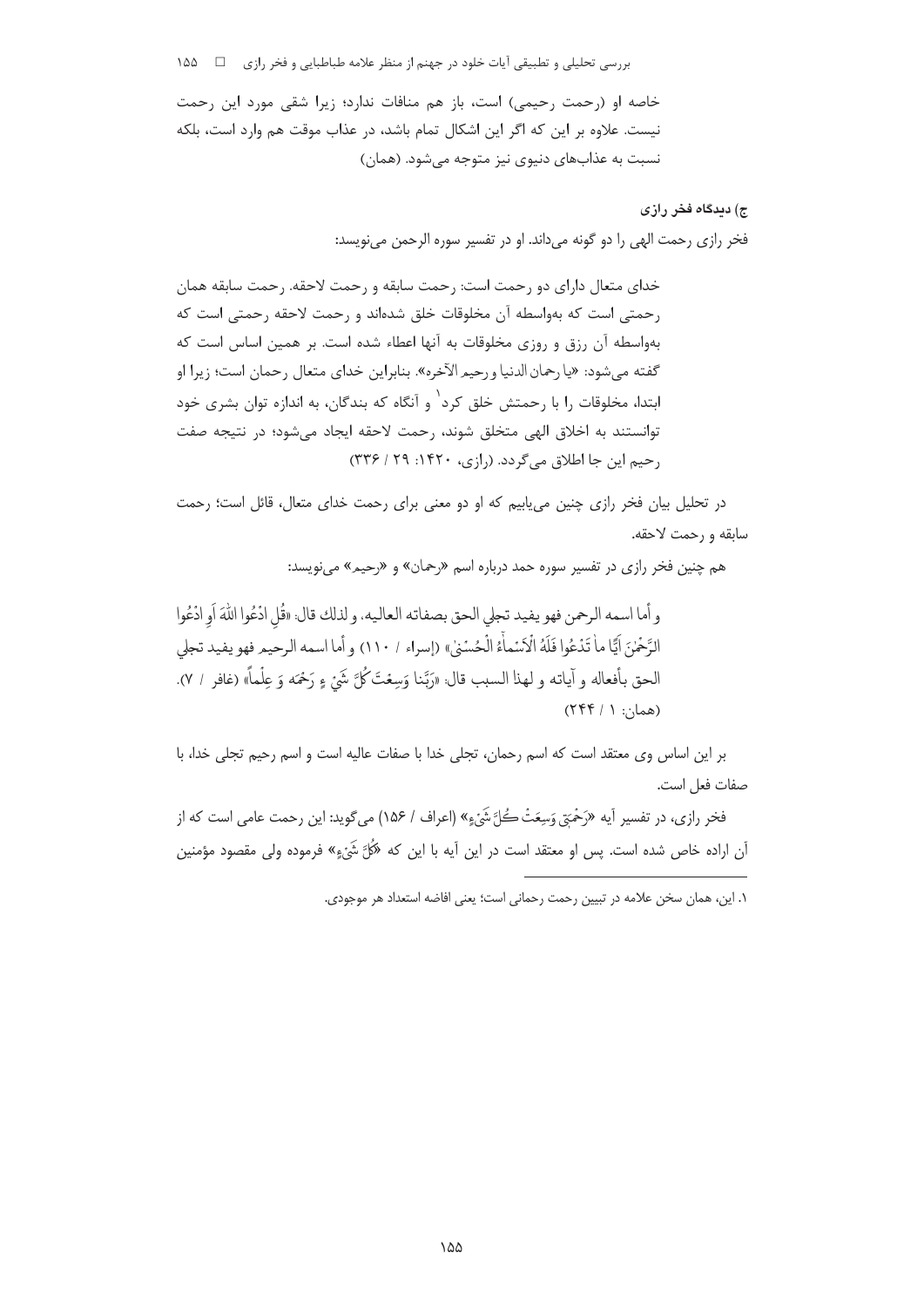است. (همان: ۱۵ / ۳۷۹) او معتقد است رحمت خداوند متعال در دنیا شامل مؤمن و کافر می شود اما در آخرت مختص مؤمنین است. (رازی، ۱۴۰۶: ۱۶۶)

بنابراین عذاب ابدی با رحمت خدای متعال منافاتی ندارد؛ چرا که رحمت خدا در آخرت، اصلا شامل كافران نمىشود بلكه در آخرت رحمت الهى مختص مؤمنين است، بنابراين شبهه عرفا بر طبق ديدگاه فخر رازي خارج از محل بحث است.

# وعده عفو و غفران عمومي

قُلْ ياْعِباٰدِيَ الَّذِينَ اَسْرَفُوا عَلَى اَنْفُسِهِمْ لاٰ تَقْنَطُوا مِنْ رَحْمَةِ اللّٰهِ إِنَّ اللّٰهَ يَغْفِرُ الذُّنُوبَ جَمِيعًا إِنَّهُۥ هُوَ الْغَفُورُ الرَّحِيمُ. (زمر / ۵۳)

الف) ديدگاه علامه طباطبايی

علامه طباطبايي در *تفسير الميزان*، چنين ميiويسد:

لفظ «عبادي» در آيه شامل همه انسانها حتى كافران مى شود و اين كه برخى مفسرين گفتهاند: این آیه در خصوص مؤمنینی است که گناه کردهاند (آلوسی، ۱۴۱۵: ۲۴ / ۱۳)، سخنی باطل است؛ زیرا آیه مورد بحث تا هفت آیه بعد از آن همه در یک سیاق و متصل به یکدیگرند و همه در مقام دعوتند، از این و در ضمن این آیات، میفرماید: «بَلٰی قَدْ جاءَتْكَ ءاٰیاٰتی فَكَذَّبْتَ بِهاٰ وَاسْتَكْبَرْتَ» (زمر / ۵۹) آری آیات من بهسوی تو ای مشرک آمد، ولی تو آنها را تکذیب کردی و استکبار ورزیدی. همین خود تصریح است به این که کلمه «عبادی» در اول آیات، شامل مشرکین هم می شود.

و اگر می بینیم که لفظ «عبادی» در بیشتر از ۱۰ مورد بهمعنای مؤمنان آمده، همه این موارد قرینههایی در خود کلام، به همراه دارد که نمی شود با بودن آن قرائن، لفظ مزبور را اعم از مؤمن و مشرک گرفت، ولی چنان هم نیست که هر جایی بدون قرینه و مطلق استعمال شد، باز منصرف به مؤمنین باشد، چنان که لفظ عباد، در کلام خدا هر جا مطلق ذکر شده، اعم از مؤمن و مشرک اراده شده است.

در نتیجه شمول لفظ «یا عبادی» در آیه شریفه در مورد مشرکین، جای هیچ تردیدی نيست، بلكه مي توان گفت: اين نظريه كه عبارت «ياعبادي» در آيه مورد بحث به سبب سیاقی که دارد، مختص به مشرکین است، قابل قبولتر است از این که گفته شود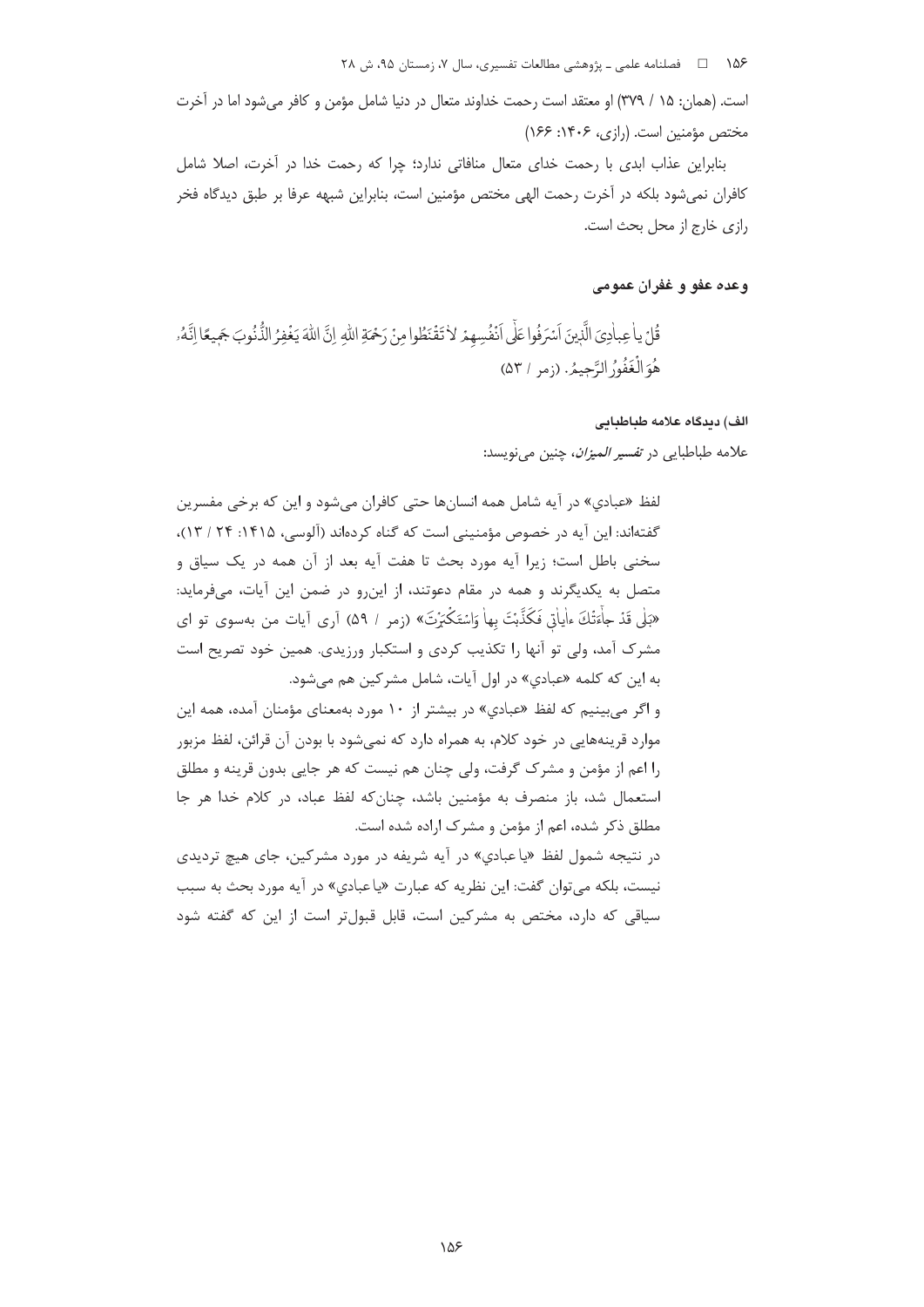بررسی تحلیلی و تطبیقی آیات خلود در جهنم از منظر علامه طباطبایی و فخر رازی □ 1 مختص به مؤمنین است، همچنان که از ابنعباس نیز همین سخن، نقل شده است. (طباطبایی، ۱۴۱۷: ۱۷ / ۲۷۹)

### نقد نظر علامه طباطبايي

آنچه در ابتدای امر مشکل به نظر میرسد این است که علامه طباطبایی به خلود کفار در جهنم معتقد است، حال چگونه است که آمرزش گناه کفر را روا می داند؟

علامه طباطبايي در تفسير «إنَّ اللهَ يَغْفِرُ الذُّنُوبَ جَمِيعًا» جواب اين اشكال را چنين مي دهد:

این جمله، نهی از نومیدی را تعلیل نموده و نیز اعلام میدارد که تمامی گناهان، قابل آمرزشاند، پس مغفرت خدا عام است، اما آمرزش گناهان هر کس، سبب میخواهد و بهطور گزاف نخواهد بود و آنچه که قرآن سبب مغفرت، معرفی فرموده، دو چیز است: يکي شفاعت و ديگري توبه. حال در آيه مورد بحث که خطاب در آن به عموم بندگان، اعم از مشرک و مؤمن است، کدام یک از این دو، سبب آمرزش است؟ بهطور مسلم شفاعت نمی تواند باشد؛ چون شفاعت به نص قرآن کریم، شامل شرک نمی گردد؛ همان طور كه آيه «إنَّ اللهَ لاٰ يَغْفِرُ أَنْ يُشْرَكَ بِهِ وَيَغْفِرُ ماٰ دُونَ ذٰلِكَ لِمَنْ يَشاٰءُ» (نساء / ۴۸) ناظر به شفاعت است؛ یعنی خدا، هر گناهی غیر شرک ,ا برای کسانی که شفیع داشته باشند، میآمرزد. ناگزیر از آن دو سبب، توبه باقی میماند و کلام خدای تعالی نیز صراحت دارد که خدا همه گناهان، حتی شرک را با توبه میآمرزد. (طباطبایی، ۱۴۱۷:  $(119 - 11)$ 

بنابراین علامه طباطبایی، مراد از «یاعبادی» را اعم از کافر و مؤمن میداند اما در مسئله آمرزش تمامی گناهان، معتقد است؛ این آمرزش عام و فراگیر در مورد گناه کفر، به استناد آیه: «اِنَّ اللّٰهَ لاٰ یَغْفِرُ اَنْ یُشْرَكَ به وَيَعْفِرُ ماْ دُونَ ذٰلِكَ لِمَنْ يَشاٰءُ» (نساء / ۴۸) وابسته به توبه است.

ب) دیدگاه فخر رازی فخر رازی، برخلاف علامه طباطبایی، معتقد است که «یا عبادی» فقط مؤمنین را در برمی¢یرد. او در تفسیر *مفاتيح الغيب* مي نويسد:

اصحاب ما (اشاعره) به واسطه این آیه استدلال کردهاند که خداوند گناهان کبیره ,ا میبخشد. پس گفتهاند: به درستی ما با دو دلیل تبیین کردیم که در عرف قران اسم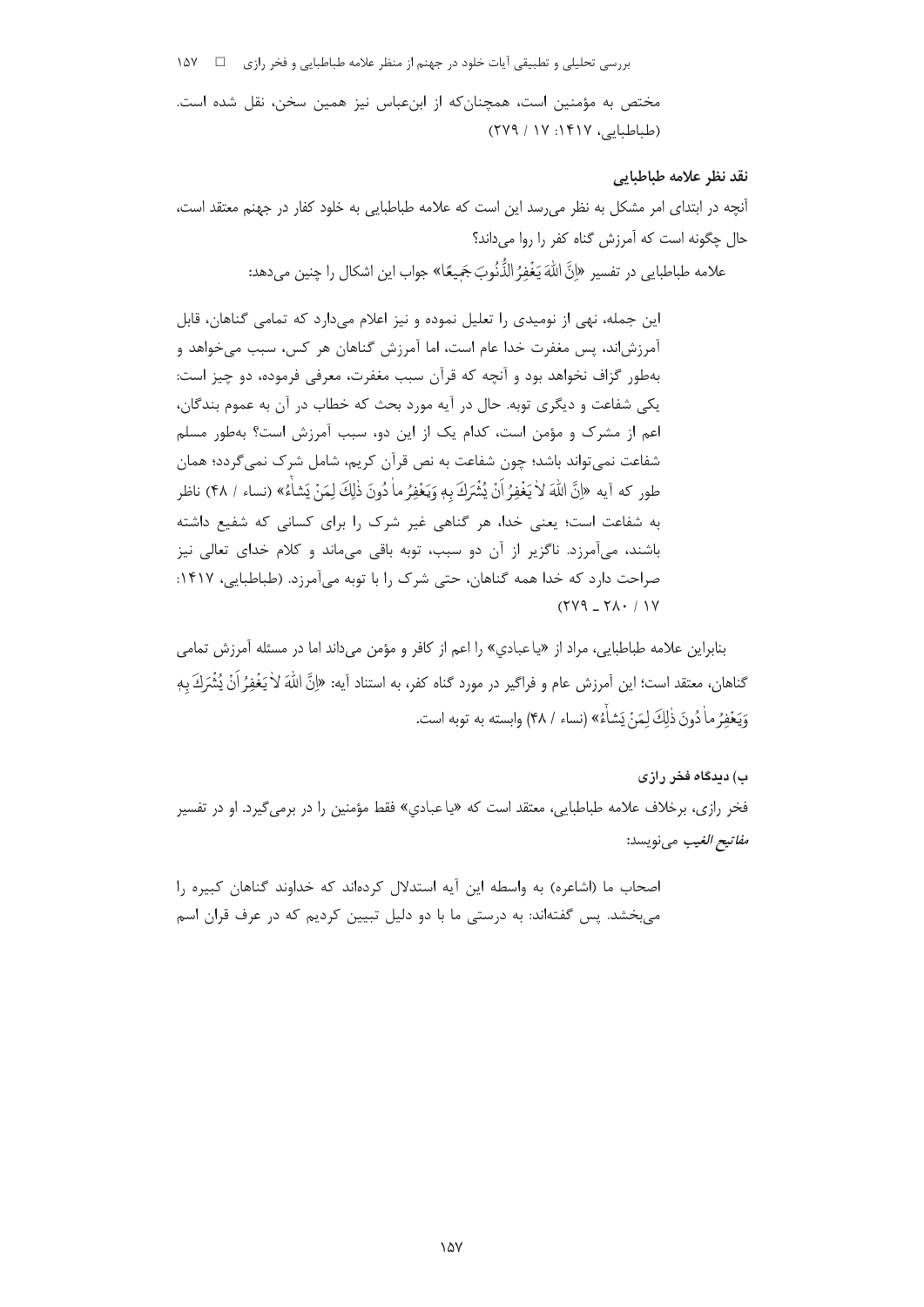عباد اختصاص به مؤمنين دارد؛ همانند دو آيه: وَعبَادُ الرَّحْمَانِ الَّذينَ يَمْشُونَ عَلَى الْأَرْضِ هَوْنًا (فرقان / ۶۳) عَيْنًا يَشْرَبُ بِهَا عِبَادُ اللَّهِ يُفَجِّرُونَهَا تَفْجِيرًا. (انسان / ۶) دلیل اول: لفظ عباد در جایگاه بزرگداشت و تعظیم است پس سزاوار نیست بر غیر مؤمنین استعمال شود. بنابراین سخن خداوند متعال در آیه «یا عبادی» به مؤمنین اختصاص دارد. دلیل دوم: مؤمن کسی است که اعتراف می کند بنده خدا است اما مشرکان خود را بنده لات و عزی و مسیح می نامند. بنابراین ثابت شد سخن خداوند متعال در آیه «یا عبادی» تنها سزاوار مؤمنین است. (رازی، ۱۴۲۰: ۲۷ / ۲۶۴ ـ ۲۶۳)

بنابراین فخر رازی، علت اختصاص «پاعبادی» به مؤمنین را اضافه شدن عباد به یاء متکلم می داند؛ زیرا او در بیان استدلال خویش، عنوان میدارد که عباد در معرض تعظیم و بزرگداشت است.

البته فخر رازی آمرزش تمامی گناهان را وابسته به توبه نمیداند بلکه او در تفسیر «اِنَّ اللّٰهَ يَغْفِرُ الذُّنُوبَ جَميعًا» مے نویسد:

این آیه اقتضاء می کند که قطعا همه گناهان آمرزیده شوند؛ چون فعل یغفر، در این آیه به صيغه مضارع است و صيغه مضارع، دلالت بر استقبال مي كند. بنابراين طبق مذهب ما به تحقيق خداي متعال، هر آن كس كه بگويد: لا إله إلا الله محمد رسول الله، از آتش خارج می کند. از این و کسی که مرتکب گناه کبیره شده بهطور حتم، آمرزیده می شود؛ يا قبل از دخول در آتش و يا بعد از دخول در آتش. (همان)

بنابراین فخر رازی، «پاعبادي» را مختص به مؤمنین میداند و کفار را از تحت این آیه خارج میداند، از این رو در مورد وعده آمرزش عام و فراگیر برای همه گناهان، گناه کفر را تخصصا از تحت این آیه خارج م ٫داند.

# نقد نظر فخر رازي

فخر رازی، مراد از عباد در آیه شریفه را به استناد اضافه عباد به یاء متکلم وحده، فقط مؤمنین می داند، در حالي كه ايشان، در تفسير آيه «فَإِذاْ جِأْءَ وَعُدُ أُولْيُهماٰ بَعَثْناٰ عَلَيْكُمْ عِباٰدًا لَنأَ أُولى بَأْسِ شَدِيدِ فَجاْسُوا خِلالَ الدِّياٰر وَكِأْنَ وَعُدَّا مَفْعُولًا» (اسراء / ۵) «عِباٰدًا لَناٰ» را بنابر اختلاف اقوال، بخت النصر يا جالوت و يا مجوس معرفي مي كند. (همان: ٣٠ / ٣٠٠) در حالي كه هيچ كدام از آنها مؤمن نبودند، پس اضافه عباد به ضمير متكلم، دليل بر مؤمن بودن آن گروه نیست. این اشکال نقضی، نشان دهنده تناقض در مبنای فخر رازی است.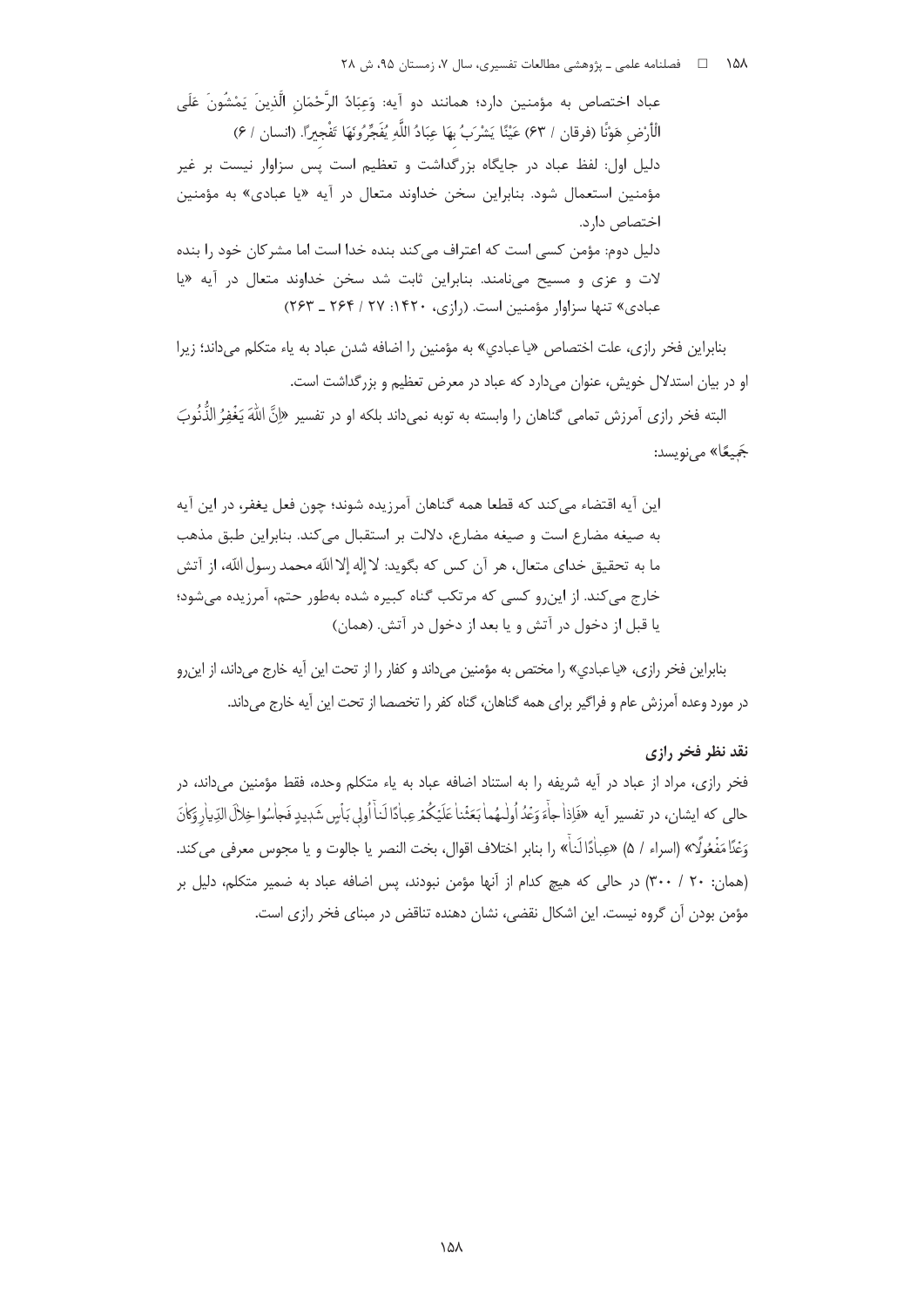### ار زیابی کلی

در یک ارزیابی کلی، علامه طباطبایی را بر محور مکتب ملاصدرا می،پابیم؛ چرا که رویکرد صدرایی علامه طباطبايي، در معرفت النفس او را به نظريه تجسم اعمال رسانده است. علامه با نگاهي عميق بر پايه انديشه عقلانی، به حقیقت جهنم و سرانجام کسانی که در آن هستند، گویا چنین ابراز میدارد که انسانها در جهنم نیستند، بلکه جهنم از انسانهای جفاکار زبانه میکشد و هر چه هست در صحیفه نفس انسانی است.

اما فخر رازی را بر محور مکتب اشعری با پیروی از مکتب عقلانی امام محمد غزالی می یابیم؛ چرا که رازی، در عین حال که اشعری است و بر ظواهر قرآن تکیه دارد، در پی برهانی کردن نظرات خویش است؛ نظراتی که بر پایه ظواهر استوار شده است. از این٫رو است که او نامه اعمال را طبق آیه «اِنّاْ كُدّاْ نَسَتَنْسِخُ ما كُنْتُمْ تَعْمَلُونَ» (جاثيه / ٢٩)، كتابي ميcاند كه هر آنچه انسان، از خير و شر انجام داده، در آن نگاشته شده است، پس او قیامت را در صحیفه نفس انسان نمی بیند.

با این که علامه طباطبایی و فخر رازی، هر دو در مسئله خلود به تفصیل قائل شدهاند و خلود ابدی را مختص کفار و مکث طولانی در جهنم را مختص مؤمنان مرتکب کبیره، دانستهاند، اما به سبب اختلاف مبانی كه ذكر أنها گذشت، فخر رازي نمي تواند «ياْعِباْدِيَ الَّذِينَ اَسْرَفُوا عَلَى اَنْفُسِهِمْ لاٰ تَقْنَطُوا مِنْ رَحْمَةِ اللهِ» (زمر / ۵۳) را به تمام انسانها حتى كفار، تفسير كند، اما علامه «ياعبادي» را به تمام انسانها حتى كفار، تفسير مي كند، با این که طبق نظر هر دو گناه کفر، آمرزیده نمیشود. طبق مبنای فخر رازی، خدای متعال، به کفار نمي گويد: اي بندگان من، اما طبق مبناي علامه طباطبايي، خداي متعال به كفار نيز مي گويد: اي بندگان من؛ چرا که بر اساس رحمت رحمانیه، درب هدایت به روی همگان، گشوده است.

در مقایسه و تطبیق استدلالها، مبانی و رویکردهای علامه طباطبایی با فخر رازی، برتری شگرفی در بیان و بنان علامه طباطبایی مشاهده میشود که این برتری، ریشه در متعالی بودن حکمتی دارد که علامه طباطبایی، اندیشه خویش را بر طبق آن، پایهریزی کرده است.

#### نتىحە

در تبیین معنای خلود به این نتیجه رسیدیم که خلود، در لغت به دو معنای دوام و بقاء طولانی مدت، به کار برده میشود، حال در تفسیر آیاتی که گنهکاران را به خلود در جهنم تهدید کرده، در سه آیه میبینیم که بعد از لفظ «خالدین» قید «ابدا» آمده است. علامه طباطبایی بهعنوان مفسر و فیلسوف شیعه و فخر رازی بهعنوان مفسر و متکلم اشعری معتقدند که در قرآن کریم، تنها آیاتی دلالت بر خلود ابدی در جهنم دارند که قید «ابدا» در آنها ذکر شده باشد، بنابراین هر دو جهنم ابدی را مختص کفار میدانند، اما کیفیت استدلال این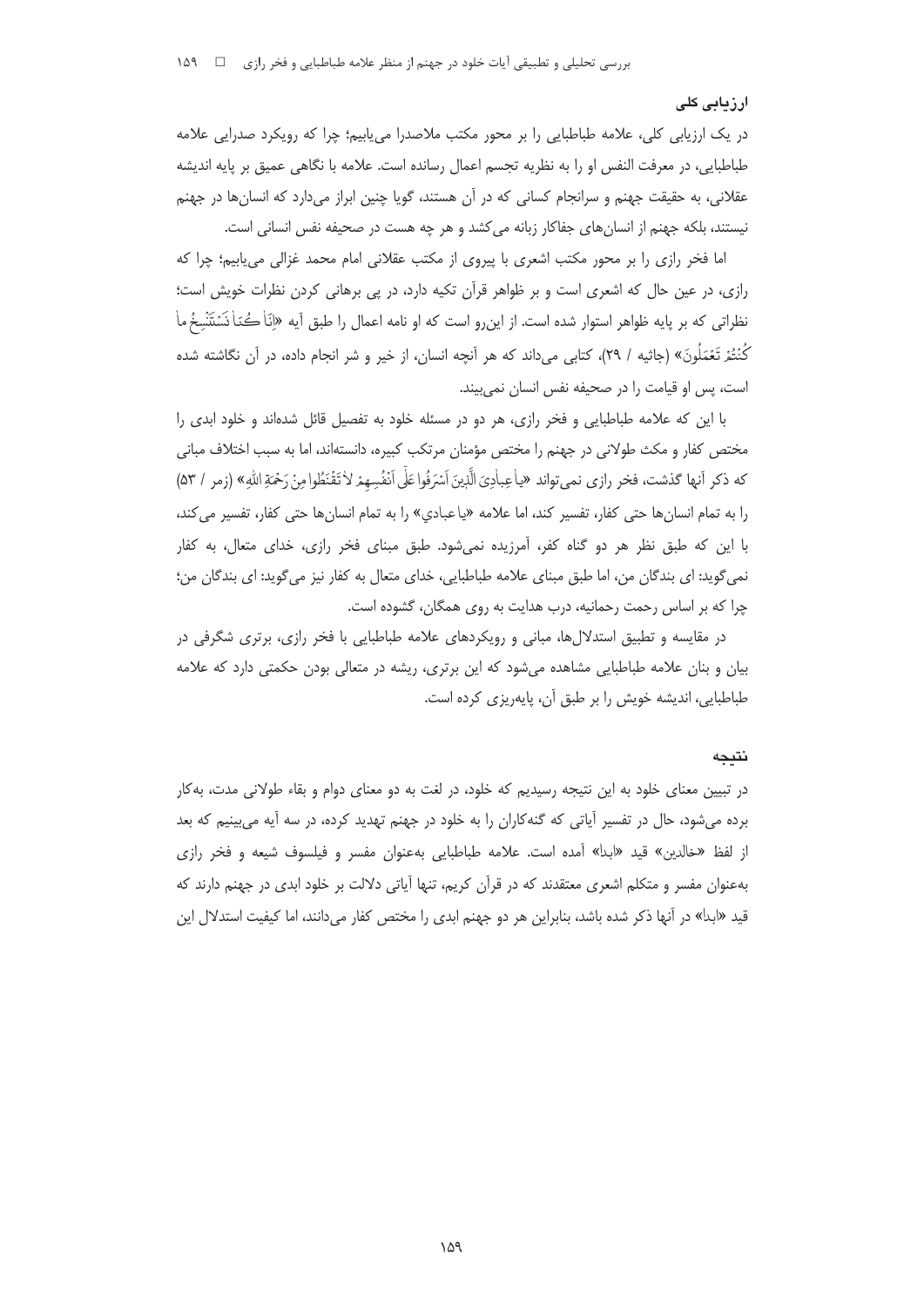دو مفسر، به سبب اختلاف مبانی، متفاوت است. علامه طباطبایی، مبنای خلود ابدی در جهنم را تجسم اعمال می داند و معتقد است هر عذابی تجسم و صورت واقعی عمل خود شخص است و هیچ قاسر و عامل بیرونی او را گرفتار عذاب نكرده است، اما فخر رازى، عمل را عرض مى داند و تجسم اعمال را نمى پذيرد، در نتيجه برای خلود ابدی در جهنم، اعتقاد به قاسر و عامل بیرونی دارد.

حال با توجه به این استدلال ها، موضع علامه طباطبایی و فخر رازی در پاسخ به تمسک مخالفان خلود ابدی به آیاتی که وعده آمرزش عام دادهاند، یکسان است؛ زیرا هر دو کفار را از فراگیری این دسته از آیات خارج میدانند، اما کیفیت استدلال آنها متفاوت است علامه طباطبایی، این بشارت را متوجه به همه انسانها میداند، اما اَمرزش گناه کفر را مشروط به توبه قبل از مرگ میداند، فخر رازی، کفار را تخصصا از فراگیری این آیات خارج میداند.

در مورد صفت رحمت خدا كه فرمود: «رحمتي وسعت كل شئ» در تبيين صفت رحمت، علامه طباطبايي، به یک رحمت عام (رحمت رحمانیه) و یک رحمت خاص (رحمت رحیمیه) معتقد است و میگوید: رحمت عام شامل همه موجودات حتی جهنمیان و اشقیاء نیز میشود اما رحمت خاص، مختص به مؤمنین است. فخر رازي بر خلاف علامه طباطبايي رحمت الهي را شامل جهنميان نمي داند، بلكه او معتقد است: رحمت خداي متعال، در دنیا عام است و مؤمن و کافر را در برمی گیرد اما در آخرت رحمت الهی مختص مؤمنین است.

در نقد و تحلیل استدلال های علامه طباطبایی و فخر رازی، رویکرد فلسفی و برهانی در استدلال های علامه طباطبایی، بیشتر از فخر رازی جلب توجه می کند و رویکرد کلامی در استدلال های فخر رازی، بر رویکرد فلسفی غلبه دارد. به هر حال یکی از ابعاد دیگر علامه طباطبایی، بعد عرفانی او است ولی در مسئله خلود ابدی در جهنم، رویکرد عرفانی نداشته است.

# منابع و مآخذ

- ابن طاووس، علي بن موسى، ١٣٧٦، *الإقبال بالأعمال الحسنه*، قم، دفتر تبليغات اسلامي.
	- ابن عربي، محي الدين، بي تا، *فتوحات المكيه*، بيروت، دار الصادر .
	- \_\_\_\_\_\_\_\_\_\_\_\_\_\_ ، ١٤٢٢ ق، تفسير *ابن عربي*، بيروت، دار احياء التراث العربي.
		- مستنسست ، ١٩٤٦ م، *فصوص الحكم*، قاهره، دار احياء تراث العربي.
	- ابن فارس، احمد، ١٤٠٤ ق، *معجم مقاييس اللغه*، قم، مكتب الاعلام الاسلامي.
	- ابن كثير، أبو الفداء اسماعيل بن عمر، ١٤٠٧ ق، *البدايه والنهايه*، بيروت، دار الفكر .